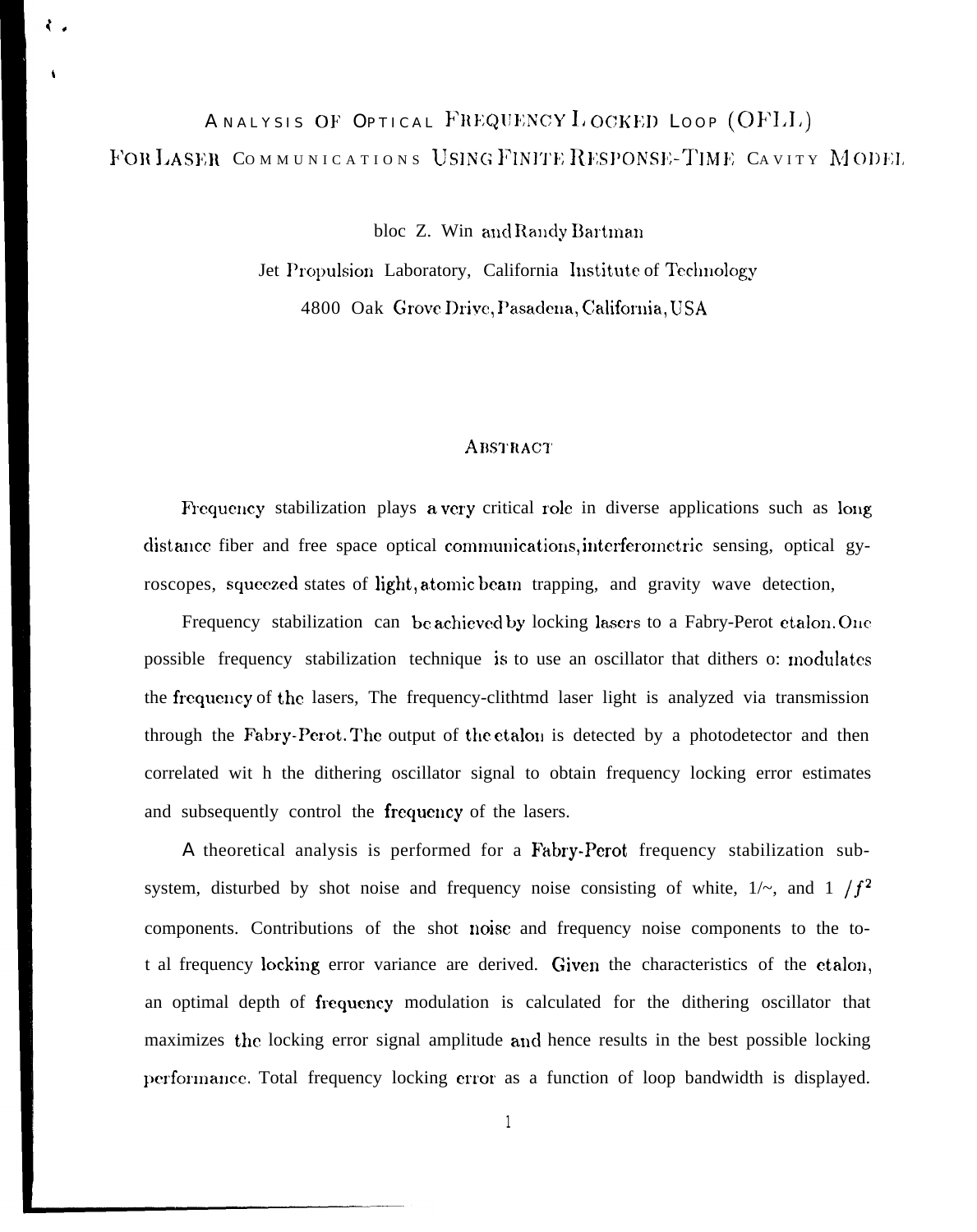Finally, the expected performance of an optimized Fabry-1'trot stabilization system is estimated.

#### I. INTRODUCTION

Frequency stabilization plays a very critical roles in applications such as data communication, Doppler tracking, and ultra-high precision absolute-distalle measuring, where coherent optical heterodyne detection is utilized. The requirement of the laser frequency stability for coherent optical communications was investigated in [1], and shown that the required signal power for, phase locked receiver can be further reduced provided that transmit and local oscillator laser are stabilized to a external reference. Further more, optical carrier capable of achieving similar frequency stability to current-day RF system can potentially offer significant improvement in space-craft navigation capabilities [1].

Optimal loop bandwidth of the optical phase-locked loop decreases with decreasing signal-to-noise ratio [2], ant therefore excellent frequency stability is required in order to achieve phase coherent optical heterodyne reception when low signal power reception is expected. Since the spectral filtering is performed at intermediate frequency, where the bandwidth selection is very effective, heterodyne detection offers a good background noise reject ion, Band width select ive nat ure of coherent receiver can also lead to a more efficient usc of the optical spectrum and potential for multiple access communication. Similarly in high-precision metrology using multiple-wavelengt h interferomet ry, high] y st able laser sources are required to achieve sub- nanomet er measurements of absolute. dist antes [3, 4]. In all such applications, frequency of the lasers must be stabilized, at frequencies with relative offsets to each other, over prolonged period of time. This can be achieved by locking the lasers to different order peaks of a single Fabry-Perot etalon (FPE) as described below.

The conceptual design of an FPE two-laser frequency stabilization system is shown in Fig. 1. The two laser stabilization systems are essentially independent and they share the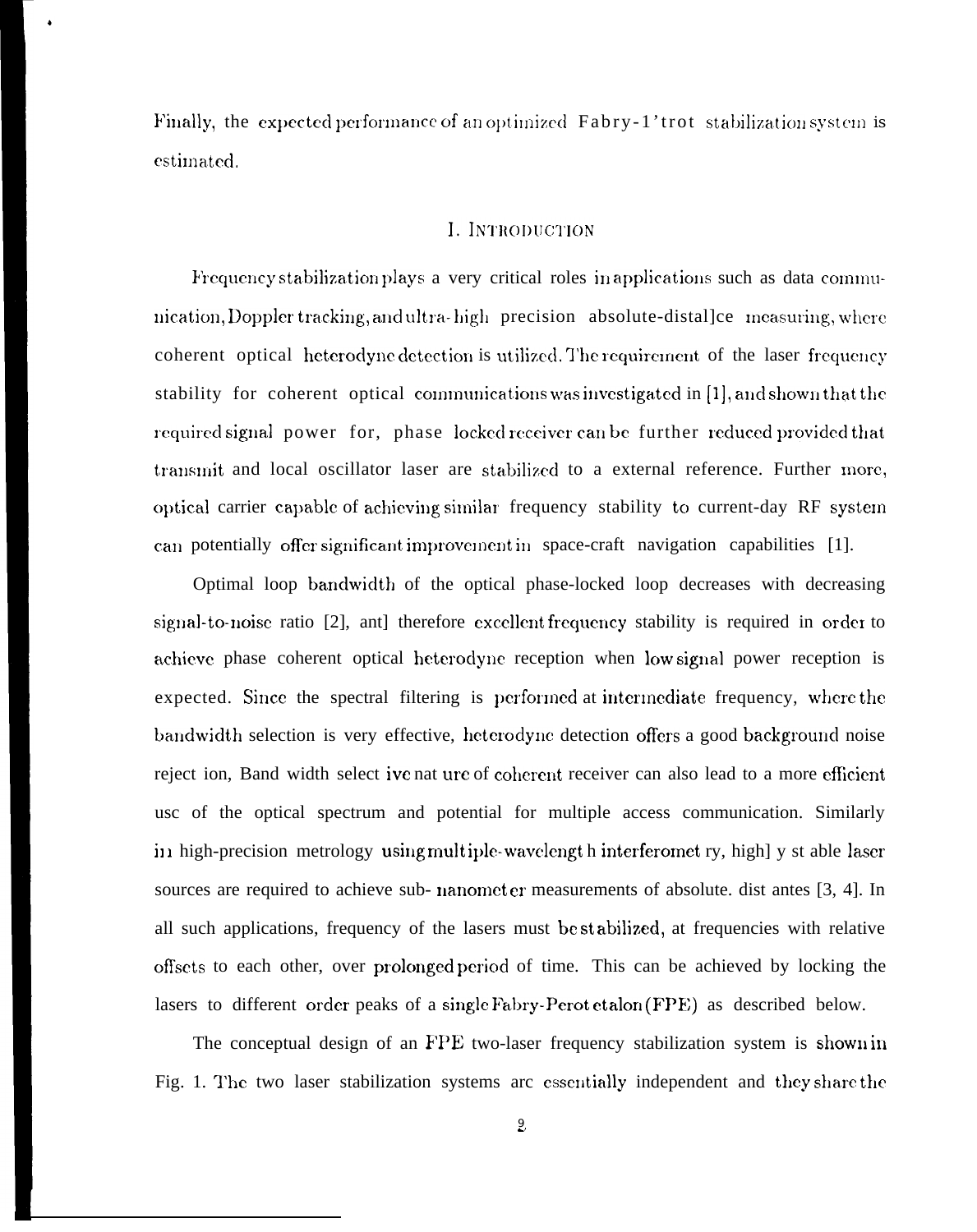single FPE and single drive oscillator on a non-interacting basis. Whether or not one laser is locked to the FPE makes no difference to the other laser, and hence only one system will be discussed in the following.

The laser frequency is modulated, at a rate much higher than the basic laser frequency jitter, using the signal from the common drive oscillator. After passing through the FPE, the frequency-dithered laser signal is registered by a photodetector, If the laser's frequency is accurately locked to the assigned  $\text{FPE}$  transmission peak, the component of the photodetector output at the fundamental oscillator frequency will be zero, However, a small offset between the laser frequency and the transmission peak of the FPE will result in a non-zero output at the fundamental frequency. The photodetector output is homodyned with drive oscillator signal to derive an estimate of the laser-vs.-FPll frequency offset. The resulting error signal is low-pass filtered and fed hack to the control inputs of the laser to  $effect$  a frequency correction, A schematic of this optical frequency locking loop (O IL],) is shown in Fig.  $2$ .

#### II. MATHEMATICAL MODEL

The transmission coefficient for a lossless FPE can be modeled as

$$
T_{\rm FPE} = \frac{1}{I + F \sin^2(\pi \frac{\nu}{\nu_{\rm FSR}})},\tag{1}
$$

where  $F = (\frac{2}{\pi}F)^2$  is the coefficient of finesse, and  $v_{FSR}$  is the free spectral range. The finesse  $\mathcal F$  is given by

$$
\mathcal{F} = \frac{\nu_{\text{FSR}}}{\nu_{\text{FWHM}}},\tag{2}
$$

where  $v_{\text{FWHM}}$  is the fullwidth at half maximum of the FPE transmission peak. The frequency of the lasers,  $\nu$ , is modeled as

$$
\nu = \nu_{\rm r} + \nu_{\rm e} + \Delta \nu(t), \tag{3}
$$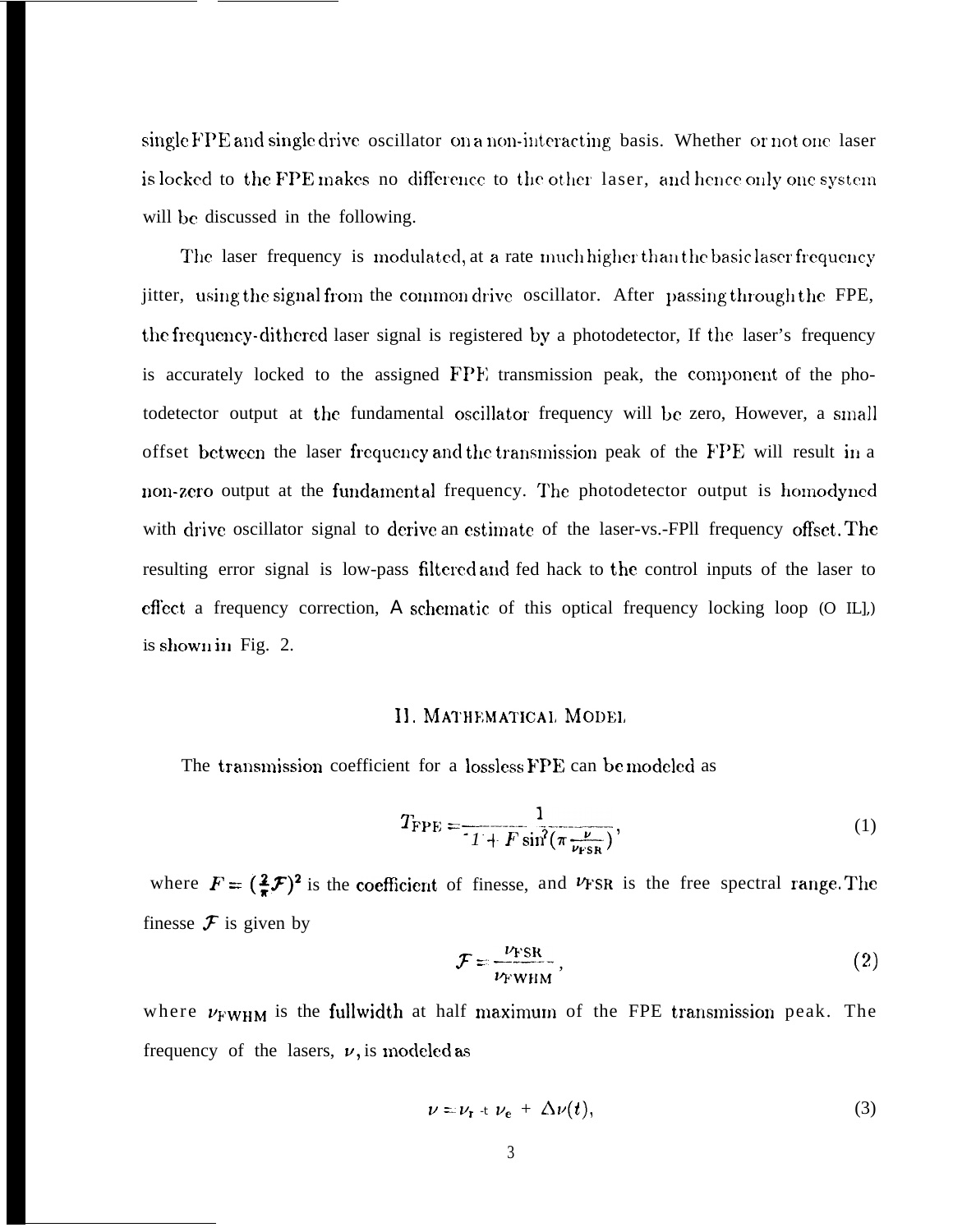where  $\nu_{r}$  is the resonance frequency,  $\nu_{e}$  is the frequency deviation from the transmission peak, and  $\Delta \nu(t)$  is the frequency modulat ion.

More specifically, the frequency modulation is modeled as

$$
\Delta\nu(t) = \sqrt{2} \, g_{\rm m} \cos(\Omega t), \tag{4}
$$

where  $g_{\rm m}$  is the modulation depth and  $\Omega$  is the modulation frequency which is much higher than the inherent laser frequency jitter. In the following, the terms "modulation" frequency" and "fundamental frequency" will be used interchangeably. Equation (1) is plotted in Fig. 3 for the custom, high finesse FPE used in laboratory development work. The cavity length of this FPE is 5 cm, which results in a free spectral range of 3 GHz. The full width at half maximum, *VFWHM*, is experimentally measured to be 300 KHz. These cavity parameters are used throughout this paper.

The output of the photodetector is modeled approximately as

$$
v(t) = \sqrt{2}A T_{\text{FPE}}(\nu_{\text{e}}, t) + n(t), \qquad (5)
$$

where the noise  $n(t)$  is modeled as a narrowband Gaussian random process. Using equation  $(1)$ -(5), the expression for the photodetector output can be approximated as

$$
v(t) = \sqrt{2}A \frac{1}{1 + F \sin^2(\pi \frac{\nu_t + \nu_e + \sqrt{2}g_m \cos(\Omega t)}{\nu_{\rm FSR}})} + n(t),
$$
 (6)

This model effectively assumes that the FPE reacts instantaneouly to changes in the modulation frequency,  $\Omega$ . This assumption is reasonable if the modulation frequency of the drive oscillator is much less than  $\nu_{\rm FWHM}$ . (The finite response time tof the FPE is, however, taken into account in deriving the power spectral density of frequency jitter in Appendix A.)

Figures 4. shows the normalized photodetector output as the laser is modulated by the drive oscillator, Specifically, the output is plotted as a function of time for the case of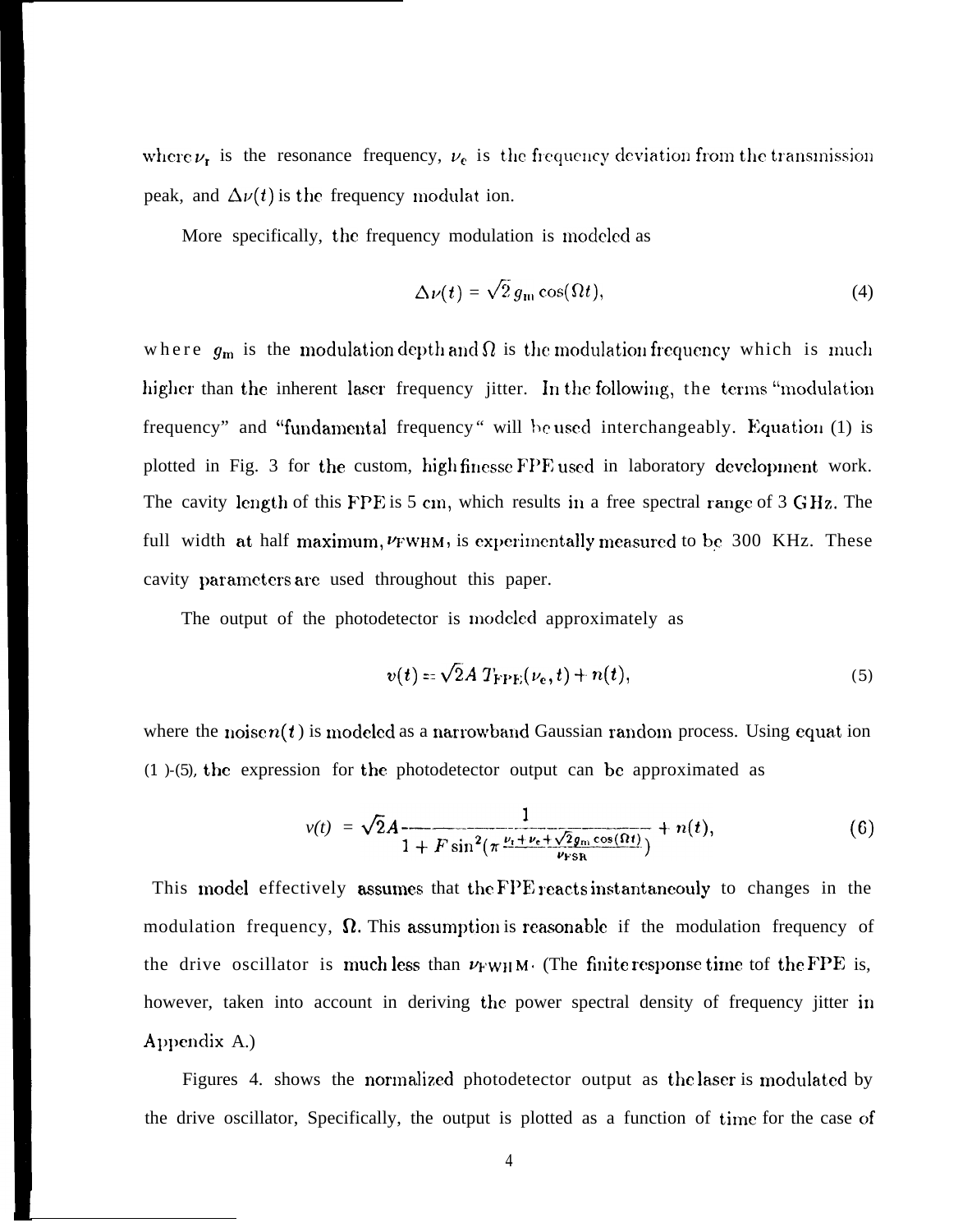no frequency locking error and in the absence of noise. A similar plot is shown in Fig. 5 for the case when some frequency locking error is present. This frequency locking error is responsible for the appearance of a fundamental component (period 0.01 relative units) in Fig. 5.

#### III. FOURIER EXPANSION AND OPTIMAL MODULATION DEPTH

Note that the signal portion of the photodetector output, given by the first term of the right hand side of (6), is periodic with period  $T = \frac{2\pi}{\Omega}$ . This periodicity suggests the existence of a Fourier series expansion for the signal. To extract the error information contained in each harmonic, the photodetector output signal is expanded as a trigonometric Fourier series:

$$
v(t) = \sqrt{2}A\left\{a_0 + \sum_{n=1}^{\infty} \left[a_n \cos(n\Omega t) + b_n \sin(n\Omega t)\right]\right\} + n(t). \tag{7}
$$

The Fourier coefficients are given by

$$
a_0 = \frac{1}{T} \int_{t_0}^{t_0+T} \left[ \frac{1}{1 \pm F \sin^2(\pi \frac{\nu_t + \nu_{\text{d}} \sqrt{2} g_{\text{in}} \cos(\Omega t)}{\nu_{\text{FSR}}}} \right] dt,
$$
  
\n
$$
a_n = \frac{2}{T} \int_{t_0}^{t_0+T} \left[ \frac{1}{1 + F \sin^2(\pi \frac{\nu_t + \nu_{\text{e}} + \sqrt{2} g_{\text{in}} \cos(\Omega t)}{\nu_{\text{FSR}}}} \right] \cos(n\Omega t) dt, \text{ and}
$$
  
\n
$$
b_n = \frac{2}{T} \int_{t_0}^{t_0+T} \left[ \frac{1}{1 \pm F \sin^2(\pi \frac{\nu_t + \nu_{\text{e}} + \sqrt{2} g_{\text{in}} \cos(\Omega t)}{\nu_{\text{FSR}} \sin(\pi \Omega t)} \right] \sin(n\Omega t) dt. \tag{8}
$$

One may choose  $t_0 = -2^{\prime\prime}/2$  so that the integration limits become symmetric and the  $b_n$ arc thus seen to be identically zero.

Again, the OFLL's synchronous detector will pass only that portion of the photodetector output that matches its reference input (i.e. the drive oscillator) in both frequency and phase. The error signal can therefore be written as

$$
c(t) = Aa_1(\nu_e, g_m) + \hat{n}(t), \qquad (9)
$$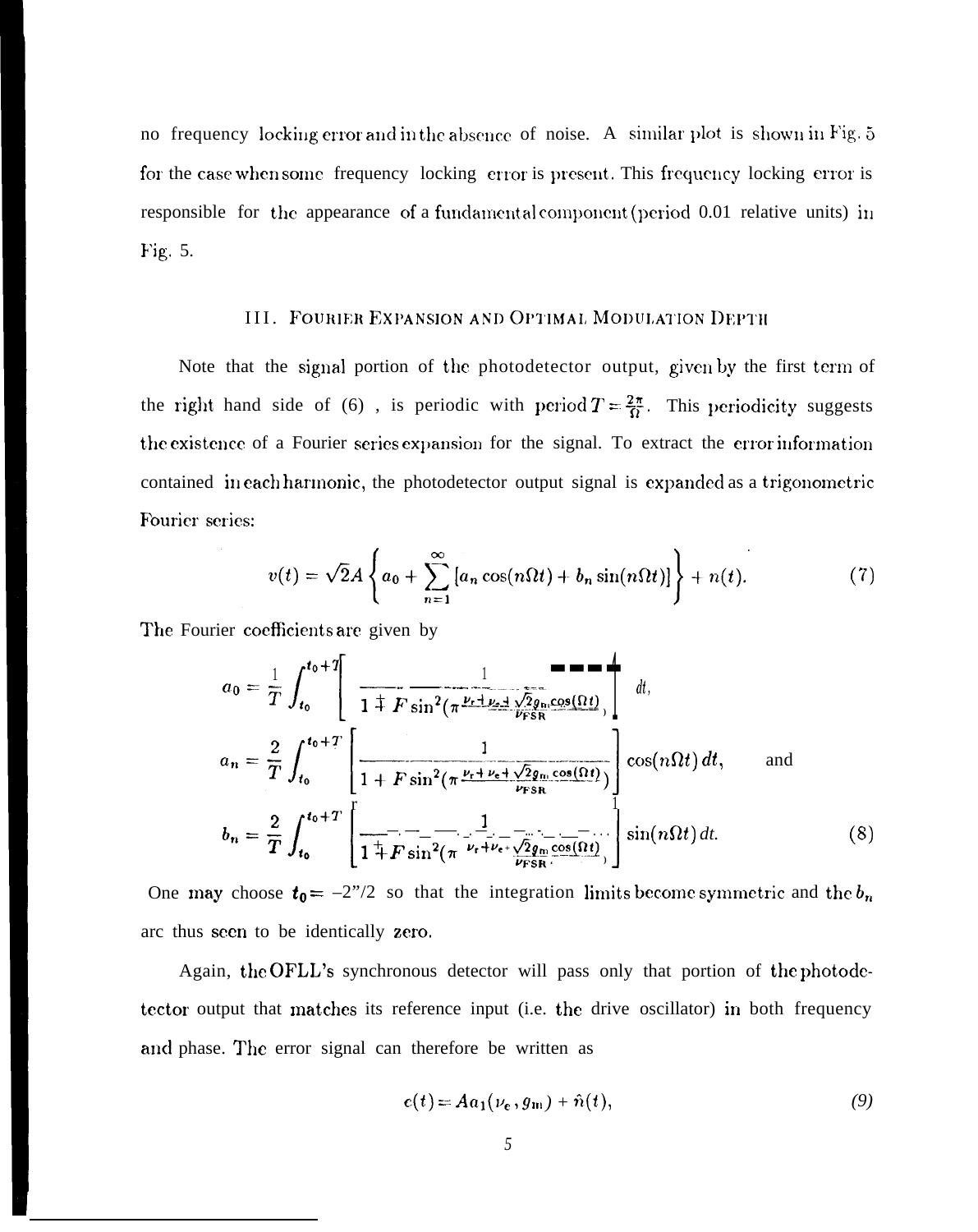where the fundamental Fourier coefficient depends on both frequency locking error,  $\nu_e$ , and the choice of modulation depth,  $g_m$ . The  $\hat{n}(t)$  is the equivalent noise process created by multiplying the noise at the photodetector output with the oscillator signal. The error signal  $\varepsilon(t)$  is then low-pass filtered and fed back to t he laser control inputs.

As an alternative to the Fourier series expansion, the photodetector output may be approximated by a first-order Taylor series expansion [5], This approach yields an error signal

$$
e(t) \approx -8 A \frac{\sqrt{2}g_{\rm m}}{\nu_{\rm F}^2 \text{ with}} \nu_{\rm e} \text{ i}^{\alpha} \hat{n}(t), \tag{10}
$$

promotional to  $\nu_e$ . Hewer (10) is only valid for small  $g_m$  and is best viewed as a qualitative descript ion of the error signal.

It is, of course, desirable to maximize the error signal for a given laser-vs.-FPE frequency offset, The fundamental Fourier coefficient is plotted as a function of modulation depth in Fig. 6. Note that the error signal reaches a maximum at approximately 80 KHz, indicating the existence of an optimal modulation depth. For comparison, Fig. 6 also plots the first-order Taylor series expansion of the error signal,

Figure 7 shows the fundamental Fourier coefficient as a function of modulation depth for several values of frequency locking error. This figure confirms that the optimal modulation depth is  $\approx 80$  KHz and is fairly independent of frequency locking error. Figure 8 shows the fundamental Fourier coefficient as a function of frequency locking error for modulation depths of 70, 80 and 90 KHz. This figure indicates that the error signal amplitude is insensitive to small variation in modulation depth for frequency locking errors as large  $\operatorname{as} \pm 50$  KHz.

#### IV. FREQUENCY-LOCKED OPERATION AND EFFECT OF LOOP NOISE

A simplified block diagram of the OFLL is shown in Fig. 9, where  $\nu_{\text{JIT}}(t)$  is the frequency jitter due to laser frequency noise,  $v_{\epsilon}(t)$  is the frequency error,  $Z_{c}(t)$  is the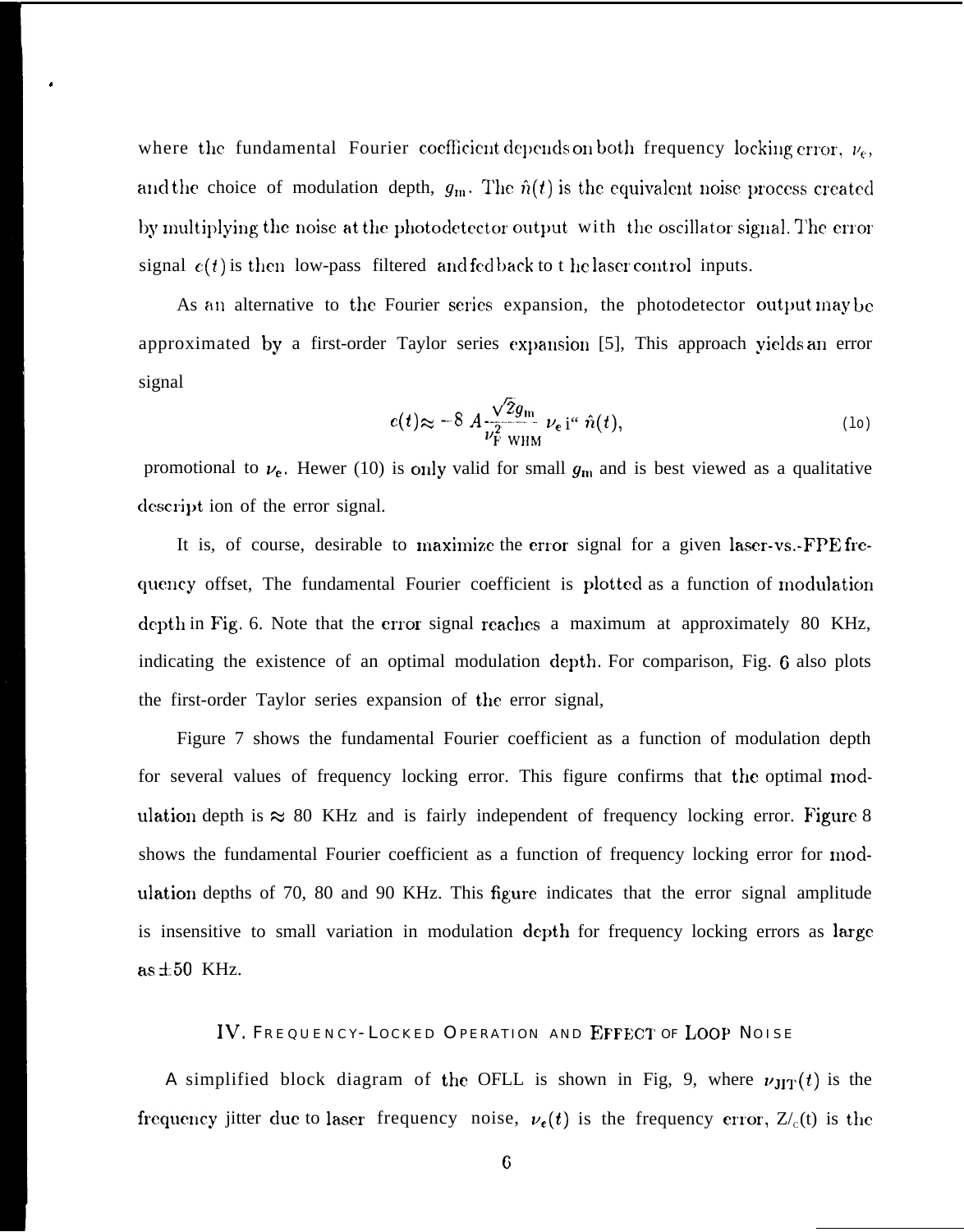frequency correction,  $\hat{n}(t)$  is the additive noise, and A is proportional to the laser signs] power at the input of the FPE. The loop gain  $K$  is the product of the laser tuning coefficient and all other amplifier gains, and  $F(s)$  is the loop filter transfer function. The function  $g_{\text{NL}}(\nu_{e})$  is a nonlinear function of  $\nu_{e}$ , and is the fundamental Fourier coefficient evaluated at the optimal modulation depth of 80 KHz. When the frequency locking error is small the nonlinear function  $g_{NL}(\nu_e)$  can be approximated as

$$
g_{\rm NL}(\nu_{\rm e}) \approx \dot{g}_{\rm NL}(0)\nu_{\rm e},\tag{11}
$$

where  $\dot{g}_{\text{NL}}(0)$  is the derivative of  $g_{\text{NL}}(\nu_{e})$  with respect to  $\nu_{e}$  evaluated at  $\nu_{e} = 0$ . The exact and approximate forms of  $g_{NL}(\nu_{e})$  arc plotted in Fig. 10; this plot verifies that approximation (11) is accurate provided the frequency locking error is less than  $\pm 30$  KHz.

It can be shown that the OFLL closed loop transfer function, from  $\nu_{\text{JIT}}(t)$  to  $\nu_{\text{c}}(t)$ , is [6]

$$
H_1(s) = \frac{A\dot{g}_{\text{NL}}(0)KF(s)}{s^{i*}A\dot{g}_{\text{NL}}(0)KF(s)},
$$
(12)

where F(s) is the loop filter transfer function. The transfer function from  $\nu_{JIT}(t)$  to  $\nu_e(t)$ ,  $H_2(s)$ , is related to the closed loop transfer function by  $H_2(s) = 1 - H_1$  (s),

The performance of the OFLL is affected by both additive noise and frequency noise, When the loop is operating in the linear region, the effects of individual noise sources can be determined separately and then combined to obtain the overall result [7], The variance in frequency offset due to additive noise can be written as

$$
\sigma_{AN}^2 = \int_0^\infty |H_1(j2\pi f)|^2 \frac{S_{AN}(f)}{(A\dot{g}_{NL}(0))^2} df.
$$
 (13)

where  $S_{AN}(f)$  is the one sided power spectral density (PSD) of the additive noise [6, 7, 9]. The contribution due to frequency jitter can be calculated as

$$
\sigma_{\text{JIT}}^2 = \int_0^\infty \left| H_2(j2\pi f) \right|^2 S_{\text{JIT}}(f) \, df,\tag{14}
$$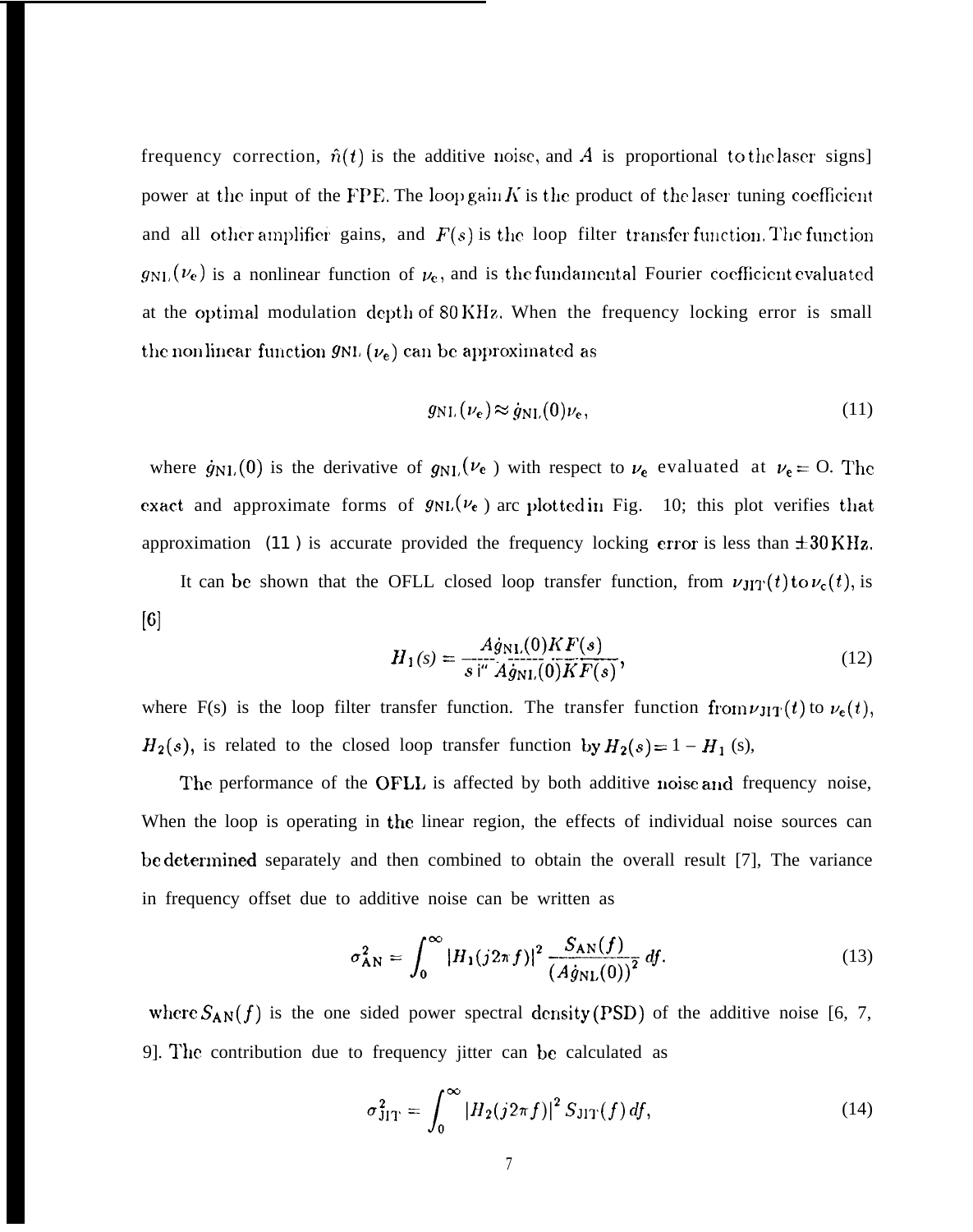where  $S_{\text{JIT}}(f)$  is the PSD of the frequency jitter [6, 7, 9]. The PSD of the frequency jitter can be further expanded (Appendix A) as:

$$
S_{\text{JIT}}(f) = \left[\frac{\sin(\pi f \Delta t)}{(\pi f \Delta t)}\right]^2 \left[k_1 + \frac{k_2}{f} + \frac{k_3}{f^2}\right] \qquad 0 < f < \infty,\tag{15}
$$

where At represents the photon lifetime of the FPE. The photon lifetime is related to the FPE's  $\nu_{\text{FWHM}}$  by  $\nu_{\text{FWHM}} \approx 1/(\pi \Delta t)$ .

For a suitable choice of  $F(s)$ ,  $H_2(j2\pi f)$  will have zeros at  $f=0$ , characteristic of a perfect second-order loop [6, 7]. This loop will then be unconditionally stable and the zeros of  $H_2(j2\pi f)$  at  $f = O$  will compensate for the poles of the frequency jitter spectrum, allowing the loop to accurately track low frequency fluctuations, Moreover, a perfect linearized second-order loop will also have a theoretically infinite pull-in range for frequency acquisition [6], For these reasons,  $F(s)$  is chosen to be of the form

$$
F(s) = \frac{1 + \tau_2 s}{\tau_1 s}.
$$
 (16)

For a perfect second-order OFLL, the damping factor,  $\zeta$ , and one sided loop bandwidth,  $B_{\rm L}$ , are given by [7] . . ~–—..-.\_..———

$$
\zeta \triangleq \frac{1}{2} \sqrt{\frac{\tau_2^2 A \dot{g}_{\text{NL}}(0) K}{\tau_1}},\tag{17}
$$

and

$$
B_{\rm L} \triangleq \int_0^\infty |H_1(j2\pi f)|^2 \, df
$$
  
= 
$$
\frac{\tau_1 + \tau_2^2 A \dot{g}_{\rm NL}(0) K}{4\tau_1 \tau_2}
$$
 (18)

respect ivel y.

When the additive noise is dominated by shot noise with one sided power spectral density No [Watts/Hz], then the variance due to additive noise becomes

$$
\sigma_{AN}^2 = \frac{1}{\rho \dot{g}_{NL}^2(0)} B_L \tag{19}
$$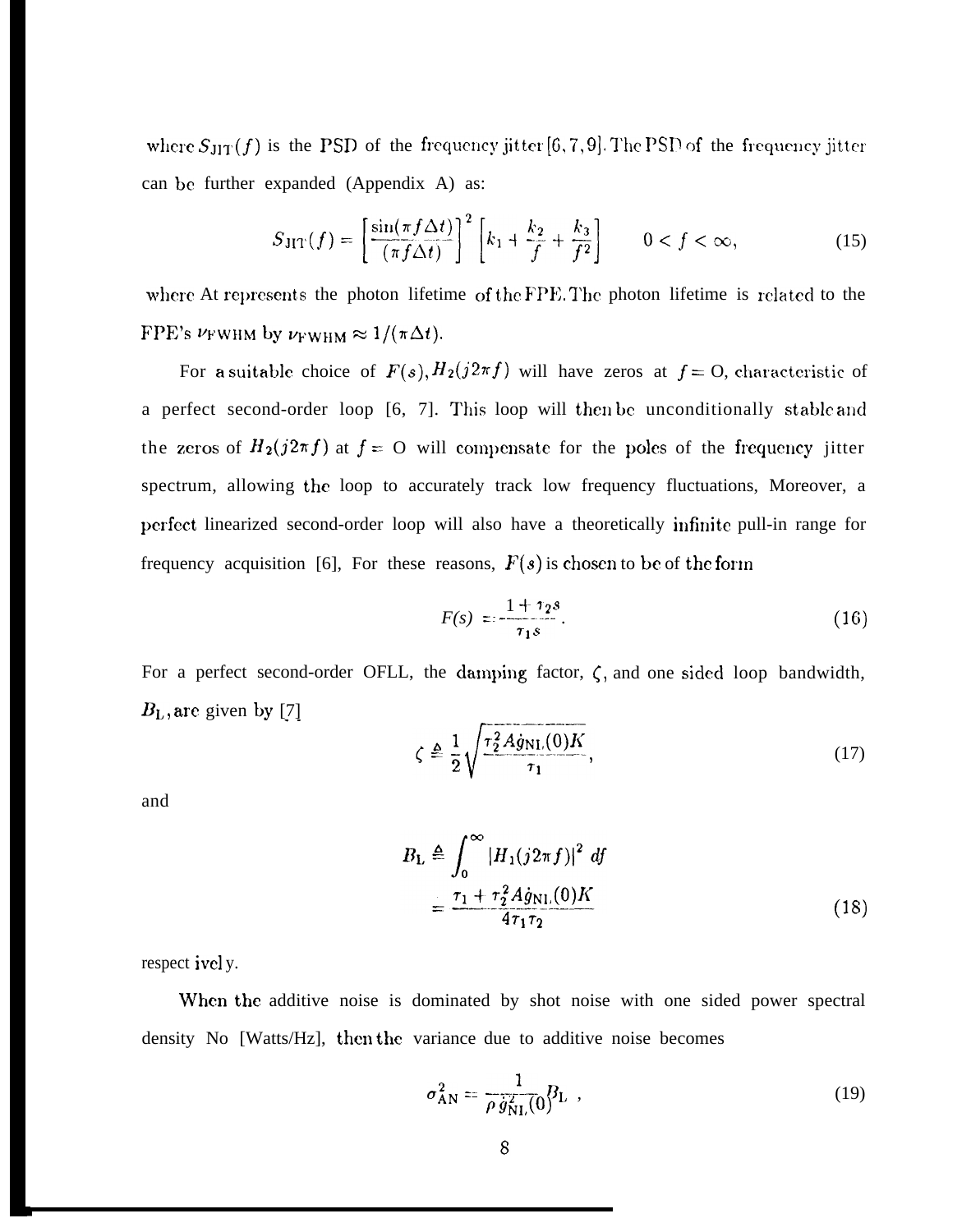where  $\rho = \frac{A^2}{N_0}$ . The contribution of frequency jitter to the variance can be written, using  $(15)$  as

$$
\sigma_{\text{JIT}}^2 = \int_0^\infty |H_2(j2\pi f)|^2 \left[ \frac{\sin(\pi f \Delta t)}{(\pi f \Delta t)} \right]^2 \left[ k_1 + \frac{k_2}{f} + \frac{k_3}{f^2} \right] df
$$
  
=  $\sigma_w^2$  4-  $\sigma_{1/f}^2 + \sigma_{1/f^2}^2$ . (20)

where  $\sigma_w^2$ ,  $\sigma_{1/f}^2$ , and  $\sigma_{1/f}^2$  are the contributions of the white,  $1/f$ , and  $1/f^2$  components of the frequency noise.

For a general perfect OFLL, the above integrals for  $\sigma_w^2$ ,  $\sigma_{1/f}^2$ , and  $\sigma_{1/f}^2$  are very difficult to evaluate analytically. However, some simplifications can be made if the OFLL is assumed to be critically damped, i.e.  $\zeta = 1$ . Detailed calculations of these  $\zeta = 1$  integrals for each of the frequency noise contributions are given in Appendices  $B, C$ , and D. The results are summarized below, where  $B_L = 5/(4\tau_2)$  for a critically-damped, perfect second-order OFLL.

The white frequency noise contribution is calculated in Appendix B:

$$
\sigma_{\mathbf{w}}^2 = \frac{5}{32} \frac{1}{(B_{\text{L}} \Delta t)} \frac{k_1}{At} \Big|_{t=1} = \left[1 - \frac{8}{5} B_{\text{L}} \Delta t\right] \exp\left(-\frac{8}{5} B_{\text{L}} \Delta t\right) \Bigg\} \,. \tag{21}
$$

When  $B_L \Delta t \ll 1$ , (21) can be approximated by

$$
\sigma_{\mathbf{w}}^2 \approx \frac{1}{2} \frac{k_1}{\Delta t} \qquad (B_{\text{L}} \Delta t \ll 1). \tag{22}
$$

When  $B_L \Delta t >> 1$ , then  $\exp(-\frac{8}{5}B_L \Delta t) \approx 0$ , and (21) can be reduced to

$$
\sigma_{\mathbf{w}}^2 \approx \frac{5}{32} \frac{1}{(B_{\mathbf{L}} \Delta t)} \frac{k_1}{\Delta t} \qquad (B_{\mathbf{L}} \Delta t > 1). \tag{23}
$$

The contribution of the  $1/f$  component can not be calculated in a closed form. However it is calculated in terms of exponential integrals in Appendix C as

$$
\sigma_{1/f}^2 = \frac{5}{165} \frac{k_2}{(B_L \Delta t)} \left\{ \mathbf{E}_1 \left( \frac{8}{5} B_L \Delta t \right) \exp \left( \frac{8}{5} B_L \Delta t \right) + \mathbf{E}_1 \left( \frac{8}{5} B_L \Delta t \right) \exp \left( -\frac{8}{5} B_L \Delta t \right) \right\}, \tag{24}
$$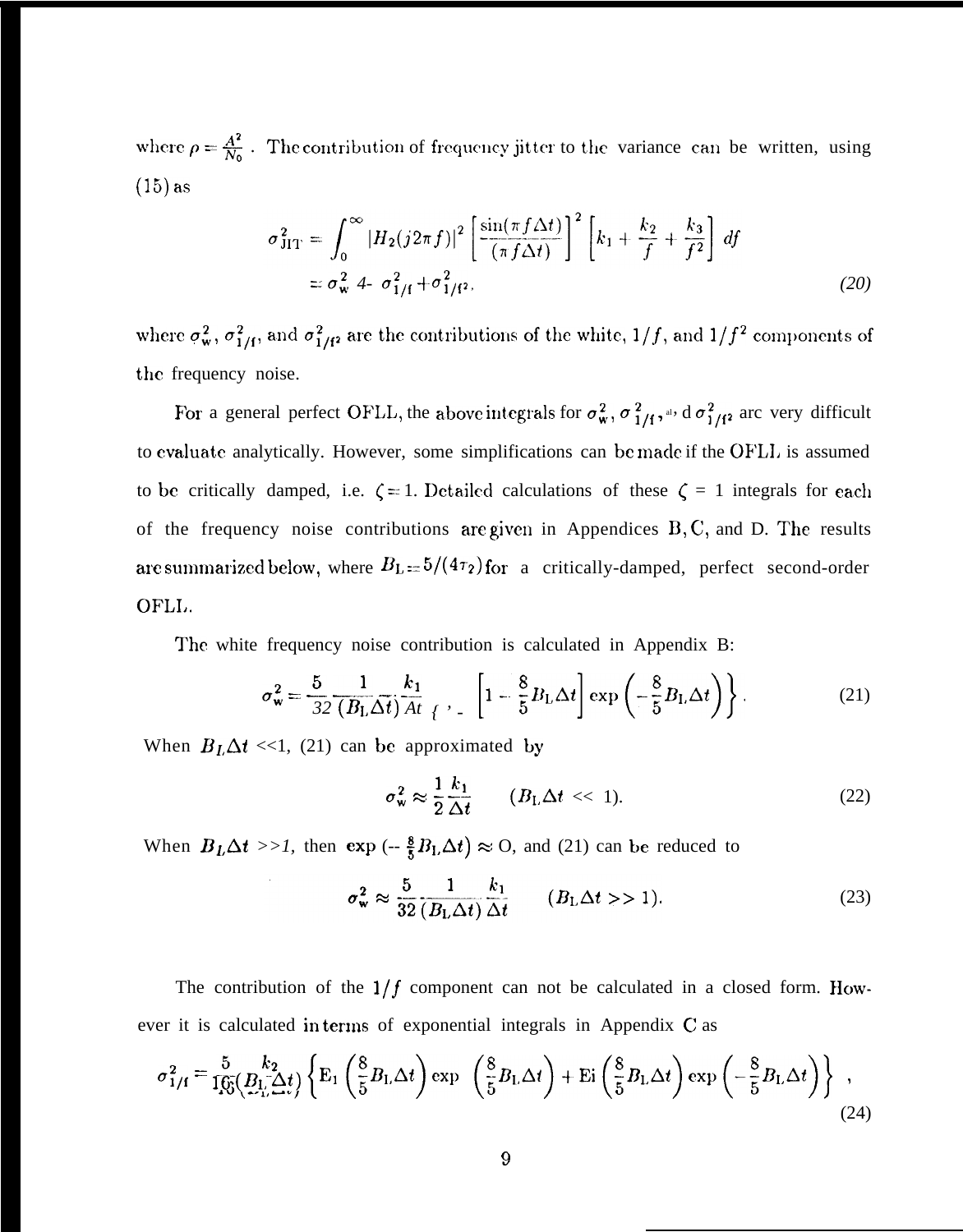where El(z), and Ei(x) are known as exponential integrals given by [12],

$$
E_1(z) = \frac{\infty}{\sigma x} \frac{e^{-t}}{t} dt \qquad (|\arg z| < \pi), \qquad \text{and}
$$
  
\n
$$
E_i(x) = -\frac{1}{2} [E_1(-x + i\infty) + E_1(-x - i\infty)]. \tag{25}
$$

Equation (24) may be approximated for extreme values of  $B<sub>L</sub> \Delta t$  to obtain some physical insight.

When  $B_L \Delta t \ll 1$ , the approximate expression for (24) can be obtained, using series expansion of  $El(z)$ , as

$$
\sigma_{1/f}^2 \approx k_2 \left[ 1 - \gamma - \ln\left(\frac{8}{5} B_{\text{L}} \Delta t\right) \right] \qquad (B_{\text{L}} \Delta t < 1), \tag{26}
$$

where  $\gamma = 0.577...$  is Euler's constant, (hi the other hand, when  $B_1 \Delta t \gg 1$ , (24) can be approximated using the asymptotic expansion of El(z) as

$$
\sigma_{1/I}^2 \approx \frac{25}{64} \frac{k_2}{(B_L \Delta t)^2} \qquad (B_L \Delta t > 1). \tag{27}
$$

The contribution of the 1  $/f<sup>2</sup>$  frequency noise component is calculated in Appendix D

*as*

$$
\sigma_{1/f^2}^2 = \frac{\frac{1}{25}}{\frac{572}{(B_L \Delta t)^2 I B_L}} \left\{ 1 - \left[ 1 + \frac{8}{5} B_L \Delta t \right] \exp \left( -\frac{8}{5} B_L \Delta t \right) \right\}.
$$
 28)

When  $B<sub>L</sub>\Delta t$  <<1, *(28)* can be approximately written as

$$
\sigma_{1/f^2}^2 \approx \frac{5\pi^2}{16} \frac{k_3}{B_{\text{L}}} \qquad (B_{\text{L}}\Delta t < 1). \tag{29}
$$

When  $B_L \Delta t >> 1$ , then (28) can be reduced to

$$
\sigma_{1/I^2}^2 \approx \frac{125}{512} \frac{\pi^2}{(B_L \Delta t)^2} \frac{k_3}{B_L} \qquad (B_L \Delta t \gg 1). \tag{30}
$$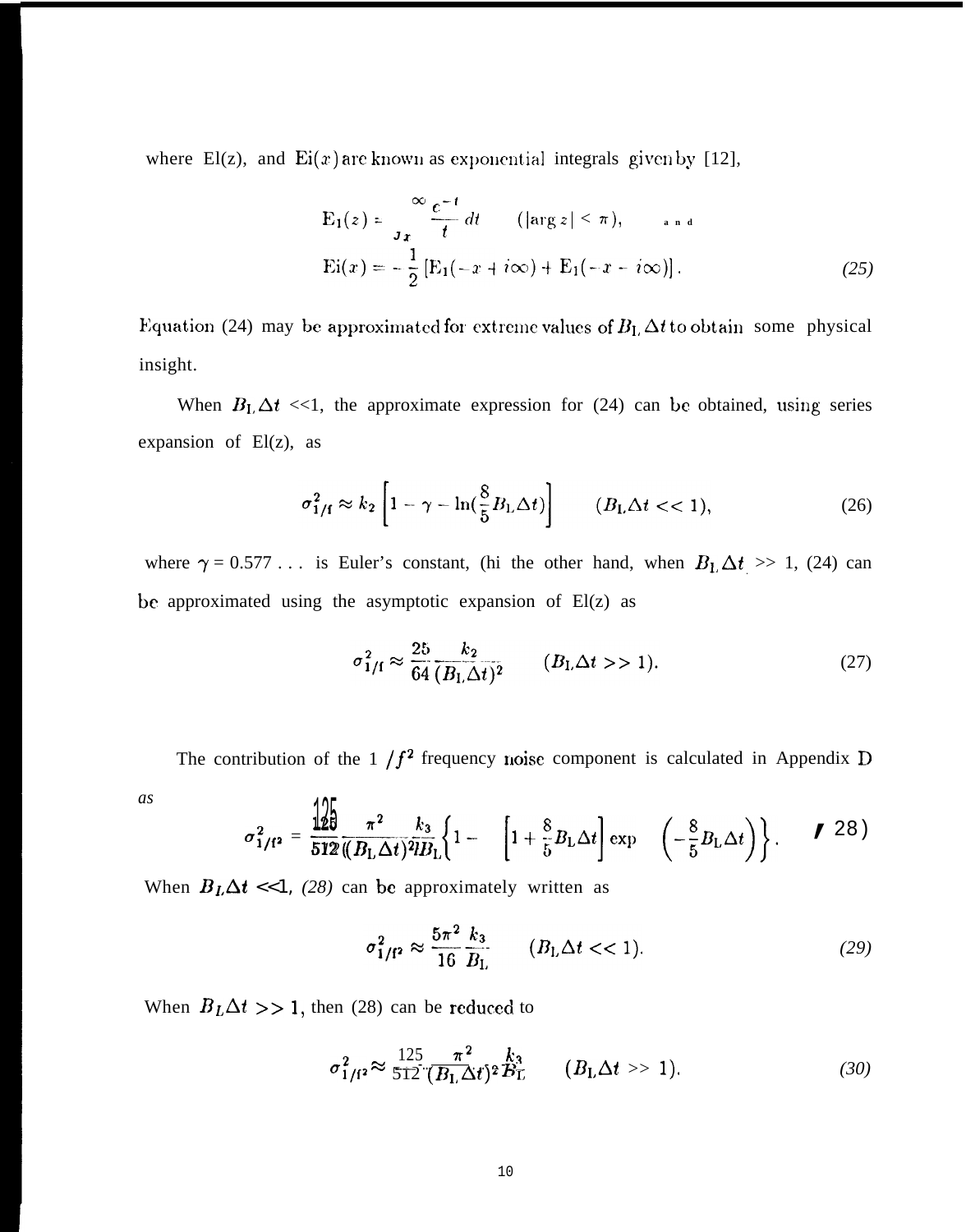Figure 11 shows the contributions of  $\sigma_w^2$ ,  $\sigma_{1/f}^2$ , and  $\sigma_{1/f}^2$ . Also shown is the sum of these contributions,  $\sigma_{\text{JIT}}^2$ . This figure is plotted for At = 1.06 microseconds,  $k_1$  = 0.1 Hz,  $k_2$  = 0.'75 x 10<sup>4</sup>Hz<sup>2</sup>, and  $k_3$  = 0.5 x 10<sup>7</sup>Hz<sup>3</sup> as experimentally measured in [S].

Because the additive noise and the frequency jitter arc independent, the total frequency locking error variance can be written as

$$
\sigma_{\nu_{e}}^{2} = \sigma_{AN}^{2} + \sigma_{JIT}^{2}
$$
\n
$$
= \frac{1}{\rho g_{NL}^{2}(0)} B_{\nu}
$$
\n
$$
+ \frac{5}{32} \frac{k_{0}}{(B_{L} \Delta t)^{3}} \left\{ 1 - \left[ 1 - \frac{8}{5} B_{L} \Delta t \right] \exp\left( -\frac{8}{5} B_{L} \Delta t \right) \right\}
$$
\n
$$
+ \frac{5}{16} \frac{k_{1}}{(B_{L} \Delta t)^{3}} \left\{ \frac{8}{5} B_{L} \Delta t \right\} \exp\left( \frac{8}{5} B_{L} \Delta t \right) + \text{Ei} \left( \frac{8}{5} B_{L} \Delta t \right) \exp\left( -\frac{8}{5} B_{L} \Delta t \right) \right\}
$$
\n
$$
+ \frac{125}{512 (B_{L} \Delta t)^{2} B_{L^{1}}}. \left[ 1 + \frac{8}{5} B_{L} \Delta t \right] \exp\left( -\frac{8}{5} B_{L} \Delta t \right) \right\}. \tag{31}
$$

When  $B_L \Delta t$  <<1, (31) can be approximately written using (22), (26), and (29) as

$$
\sigma_{\nu_e}^2 \approx \frac{1}{\rho \dot{g}_{\text{NL}}^2(0)} B_L + \frac{1}{2} \frac{d}{\Delta t} + k_1 I \left[ -\gamma - \ln(\frac{8}{5} B_L \Delta t) \right] + \frac{5\pi^2}{16} \frac{k_3}{B_L} \qquad (B_L \Delta t \ll 1). \tag{32}
$$

On the other hand, when  $B<sub>L</sub>\Delta t \gg 1$ , (31) can be approximated using (23), (27), and  $(30)$  as

$$
\sigma_{\nu_{e}}^{2} \approx \frac{1}{\rho \dot{g}_{\text{NL}}^{2}(0)} B_{L} + \frac{5}{32} \frac{1}{(B_{\text{L}} \Delta t)} \frac{k_{1}}{\Delta t} + \frac{25}{64} \frac{k_{1}}{(B_{\text{L}} \Delta t)^{2}} \frac{125}{512} \frac{\pi^{2}}{(B_{\text{L}} \Delta t)^{2}} \frac{k_{3}}{B_{L}} \qquad (B_{\text{L}} \Delta t > 1). \tag{33}
$$

Figure 12 plots the variances due to additive noise and frequency jitter, as well as their sum. The additive noise plot assumes  $\rho = 90$  dB-Hz. It can be seen from Fig. 12 that performance of the OFLL is frequency noise limited if the loop bandwidth is. less than  $\approx$  2300 Hz and otherwise shot noise limited. A family of curves representing total rms frequency locking error for different values of  $p$  is plotted in Fig. 13 as a function of loop bandwidth. Figure 13 shows that an rms frequency locking error of less than 600 Hz can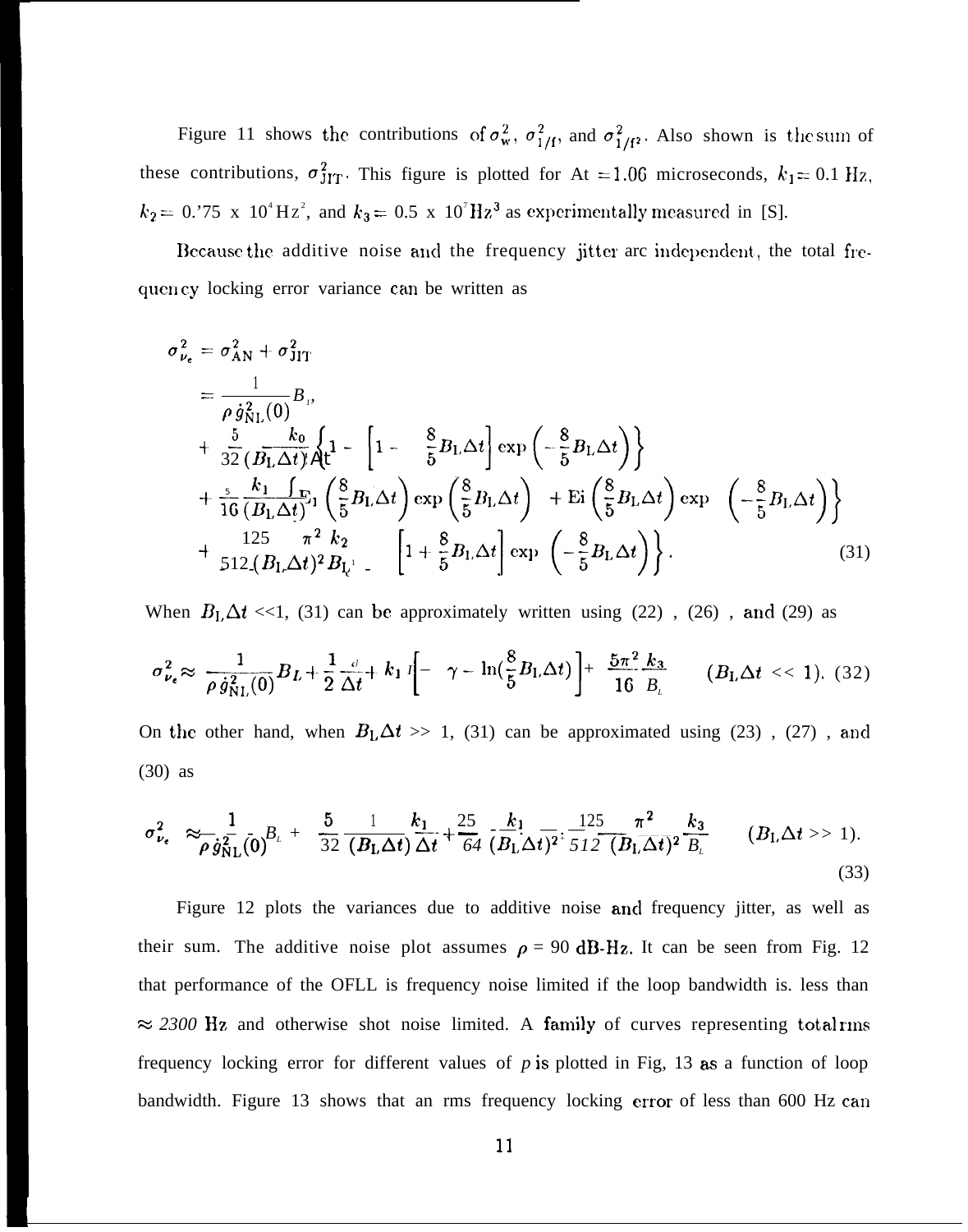be achieved with a loop bandwidth of  $500 \text{ Hz}$  for *p* greater than  $80 \text{ dB}$ . The fact that this locking error is much less than 30 KHz indicates that the linear approximation  $(11)$ is self-consistent,

Fig. 13 also indicates the existence of an optimal loop bandwidth resulting in a minimum frequenc y locking error variance. This optimal bandwidth depends on  $\rho$  and is about 500 Hz for  $\rho$  between 80 dB and 100 dB. The optimal loop bandwidth of an OFLL can be calculated for any given  $\rho$ .

#### V. SUMMARY AND C ONCLUSIONS

A basic laser frequency locking system employing a Fabry-Perot et alon and frequency modulating oscillator was outlined. A theoretical analysis of this optical frequency locking loop (OFLL) estimated its performance in the presence of shot noise and frequency noise typical of diode-pumped Nd:YAG lasers. In paticular:

- a) Contributions from shot noise and each of the frequency noise components to total frequency locking error were analyzed and displayed as a function of loop bandwidth.
- b) An optimal modulation depth,  $g_n$ , of  $\approx 80$  KHz that maximized the error signal amplitude and minimized frequency locking error was identified.
- c) 'l'he expected performance of the OFLL, as measured by  $\sigma_{\nu}^2$ , was then estimated for this choice of optimal modulation depth.

The analysis shows that an rrns frequency locking error, i.e. an offset of laser-vs.-FPE transmission peak frequency, of less than 600 Hz can be achieved with a loop bandwidth of 500 Hz for  $\rho$  greater than 80 dB. This verifies that the linear approximation (11) is self-consistent for analyzing the proposed frequency locking subsystem using FPE. Based on this analysis, an optimum loop bandwidth which minimizes frequency locking error can be determined for a given  $\rho$ .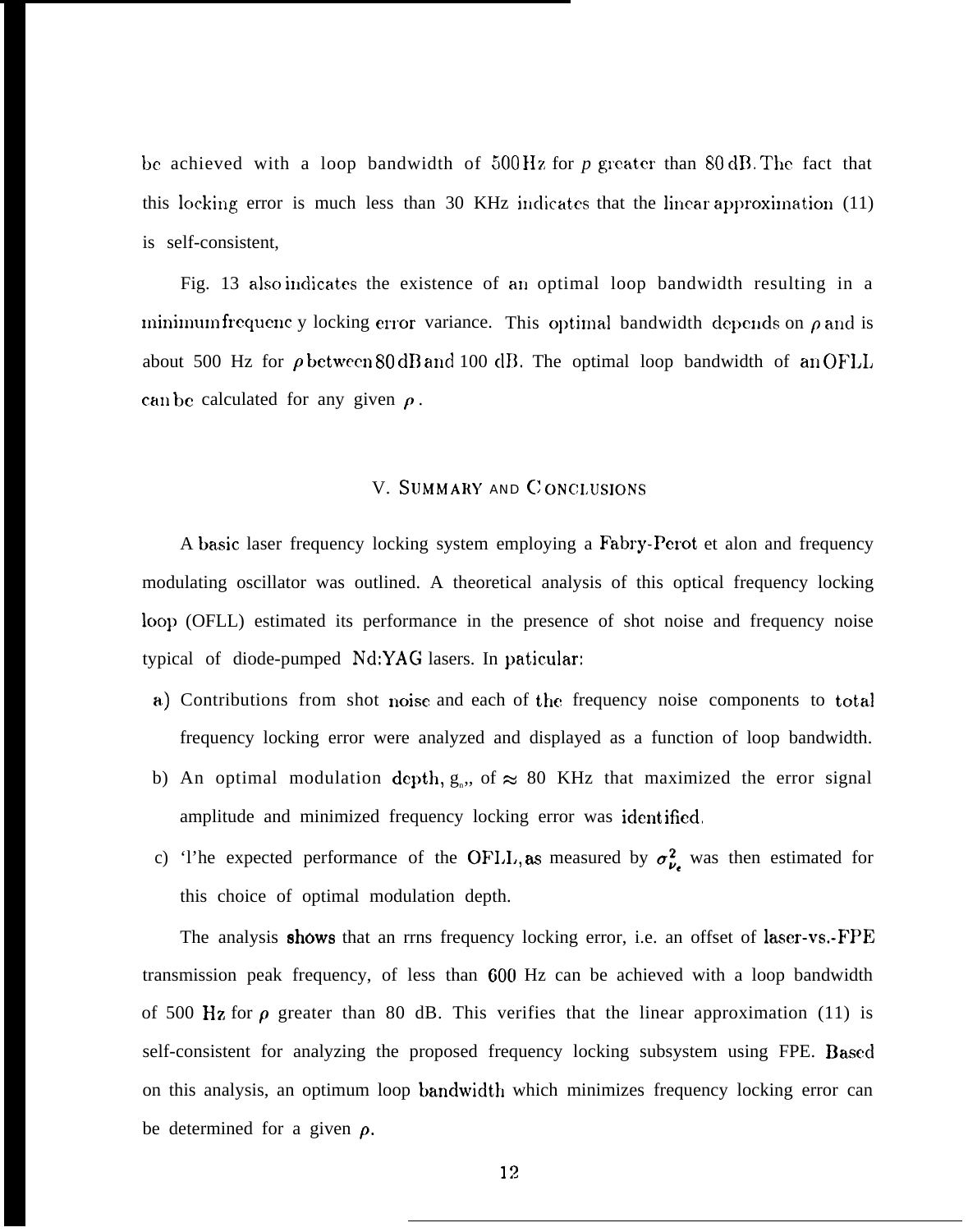#### VII. ACKNOWLEDGMENTS

The author would like to thank Dr. Eldred Tubbs, Dr. Serge Dubovitsky ant] Dr. Yekta Gursel of Jet Propulsion Laboratory, and Professor Robert A, Scholt z of University of Southern California for their valuable discussions. The research described in this paper was carried out by the Jet Propulsion Laboratory, California Institute of Technology, under contract with the National Aeronautics and Space Administration.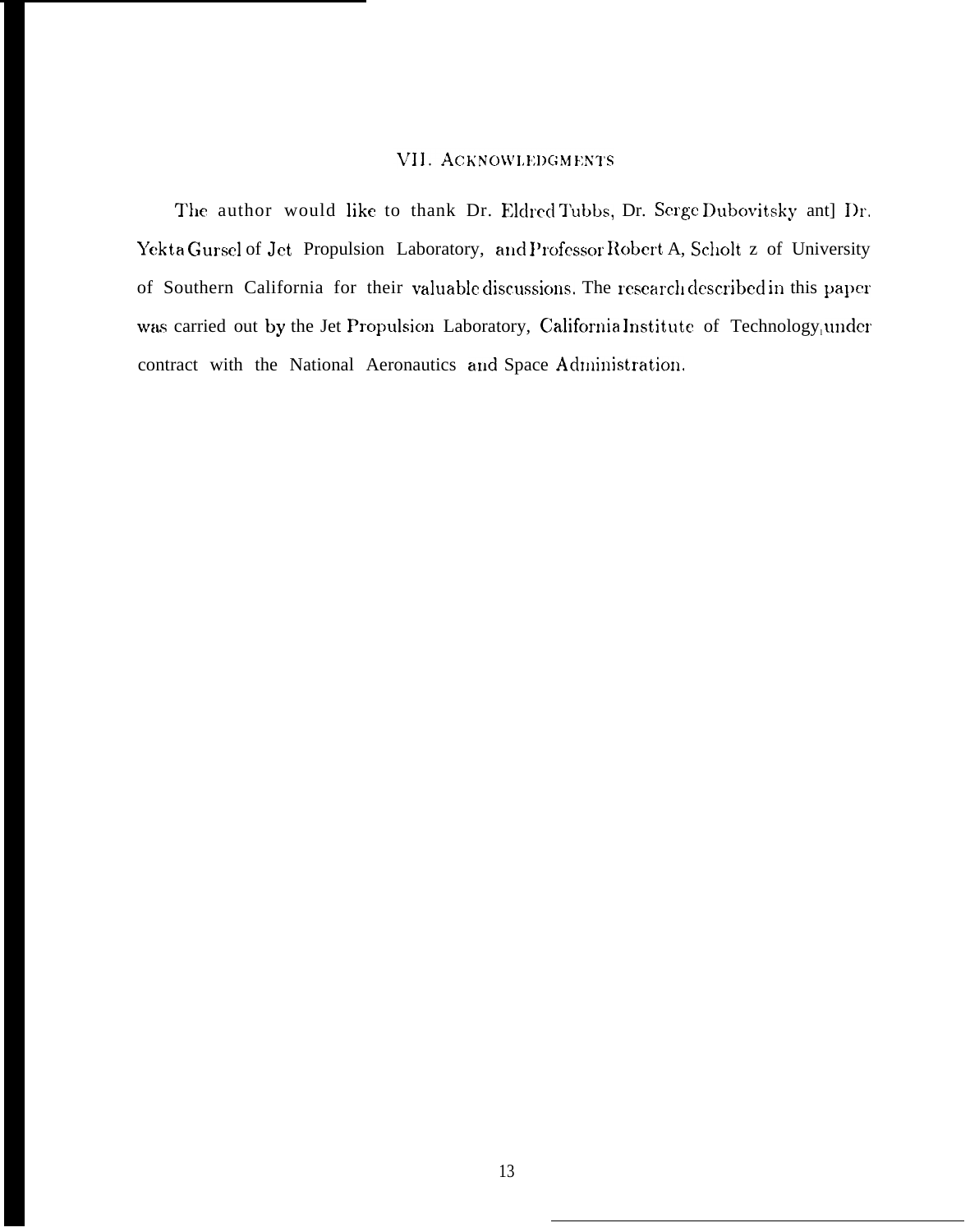#### APPENDIX A: CALCULATION OF THE FREQUENCY JITTER PSD

The frequency noise process,  $f_N(t)$ , is modeled to cent ain a white component, a  $1/f$ component, and a  $1/f^2$  component. Mathematically, the PSD of frequency noise is modeled as

$$
S_{\text{FN}}(f) = k_1 + \frac{k_2}{f} + \frac{k_3}{f^2} \qquad 0 < f < \infty,\tag{A1}
$$

where  $k_1$  [Hz] is the one sided PSD of the white component, The constants  $k_2$ [Hz<sup>2</sup>] and  $k_3 [Hz^3]$  indicate the magnitudes of the  $1/f$  and  $1/f^2$  components of the frequency noise respectively. The frequency noise model given in (Al ) was verified experimentally in [8] and indirectly in [9, 10]. The parameters associated with the frequency noise of the a diode-pumped Nd:YAG ring laser were determined to be  $k_1 = 0.1$  Hz,  $k_2 = 0.75$ x  $10^4$ Hz<sup>2</sup>, and  $k_3 = 0.5 \times 10^7$  Hz<sup>3</sup> [8].

High frequency content of the frequency noise is limited by the fact the finite response t ime of the FPE. The detected frequency jitter can be related to the frequency noise by the following model as

$$
\nu_{\text{JIT}}(t) = \frac{1}{\Delta t} \int_{t-\Delta t}^{t} f_{\text{N}}(\tau) \, d\tau,\tag{A2}
$$

where At is represents the photon lifetime of the FPE. The photon lifetime is related to the FPE's  $\nu_{\text{FWHM}}$  by  $\nu_{\text{FWHM}} \approx 1/(\pi \Delta t)$ 

Equation (A2) is a convolution of the frequency noise with a time window of height 1 /At, and width  $\Delta t$ . Mathematically

$$
\nu_{\text{JIT}}(t) = \int_{-\infty}^{+\infty} f_{\text{N}}(\tau) c(t \cdot \tau) d\tau = f_{\text{N}}(t) * c(t), \qquad (A3)
$$

where

$$
c(t) = \begin{cases} 1 & \text{if } 0 < t < \text{At} \\ 0 & \text{otherwise.} \end{cases} \tag{A4}
$$

By using the fundamental theorem of the power spectrum [13], the PSD of the frequency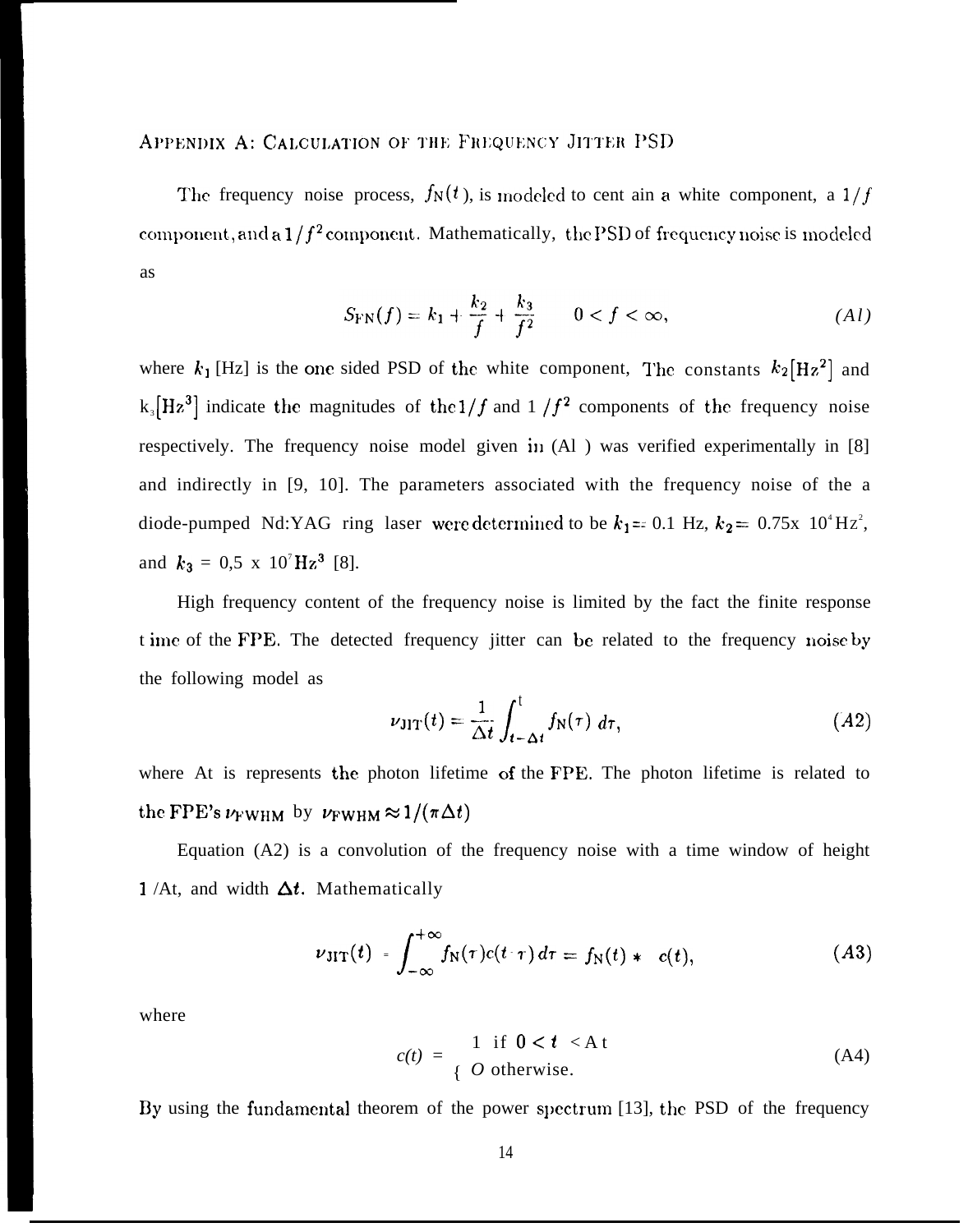jitter becomes

$$
S_{\text{JIT}}(f) = \left[\frac{\sin(\pi f \Delta t)}{(\pi f \Delta t)}\right]^2 S_{\text{FN}}(f)
$$
  
= 
$$
\left[\frac{\sin(\pi f \Delta t)}{(\pi f \Delta t)}\right]^2 \left[k_1 + \frac{k_2}{f} + \frac{k_3}{f^2}\right] \qquad 0 < f < \infty.
$$
 (A5)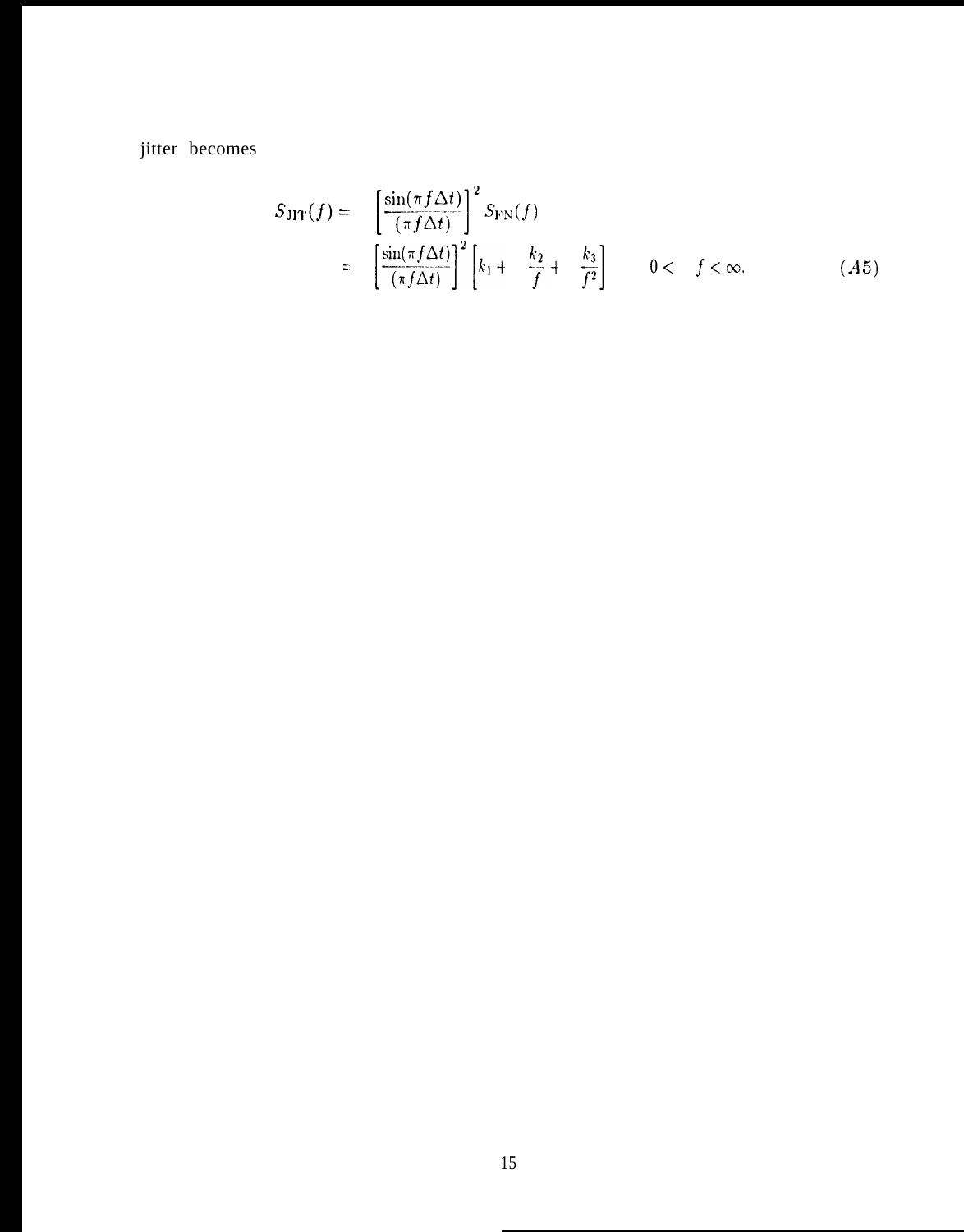### APPENDIX B: CALCULATION OF WHITE FREQUENCY NOISE CONTRIBUTION

The frequency locking error variance due to white frequency noise for a criticallydamped, perfect sec.ond-order OFLL can be written as

$$
\sigma_{\mathbf{w}}^2 = k_1 \sum_{J_0}^{\infty} \left| \frac{\alpha^2 f^2}{4 + \alpha^2 f^2} \right|^2 \left[ \begin{array}{c} \mathbf{Q} & \mathbf{Q} \\ \mathbf{Q} & \mathbf{Q} \end{array} \right]^2 H \tag{B1}
$$

where  $\alpha = 5\pi/(2B_{\rm L})$ . This can be rewritten as

$$
\sigma_{\mathbf{w}}^2 = \frac{1}{2} \frac{k_1}{(\pi \Delta t)^2} \int_{\mathcal{E}} \frac{f^2}{\int_{\mathcal{E}} \left[ \left( \frac{2}{\alpha} \right)^2 + \frac{r^2}{f^2} \right]} d\mathcal{E} \quad \sigma = \frac{f^2}{\left[ \left( \frac{2}{\alpha} \right)^2 + \frac{r^2}{f^2} \right]^2} \quad \cos\left(2\pi f \Delta t\right) df \quad \text{(B2)}
$$

Using 3.25 3 and 3.733.3 of [11], along with L'Hôpitol's rule of calculus, (B2) reduces to

$$
\sigma_{\mathbf{w}}^2 = \frac{5}{32} \frac{1}{(B_{\mathbf{L}} \Delta t)} \frac{k_1}{\Delta t} \left\{ 1 - \left[ 1 - \frac{8}{5} B_{\mathbf{L}} \Delta t \right] \exp \left( -\frac{8}{5} B_{\mathbf{L}} \Delta t \right) \right\}.
$$
 (B3)

When  $B_L \Delta t \ll 1$ , then (B3) can be approximated by truncating the Taylor series expansion of  $\exp(-\frac{8}{5}B_{\rm L}\Delta t)$  as

$$
\sigma_{\mathbf{w}}^2 \approx \frac{1}{2} \frac{k_1}{\Delta t} \qquad (B_1, \Delta t \ll 1). \tag{B4}
$$

When  $B_L \Delta t >>1$ , then  $\exp(-\frac{8}{5}B_L \Delta t) \approx O$ , and (B3) can be reduced to

$$
\sigma_{\mathbf{w}}^2 \approx \frac{5}{32} \frac{1}{\overline{(B_{\mathrm{L}} \Delta t)}} \frac{k_1}{\Delta t} \qquad (B_{\mathrm{L}} \Delta t \gg 1). \tag{B5}
$$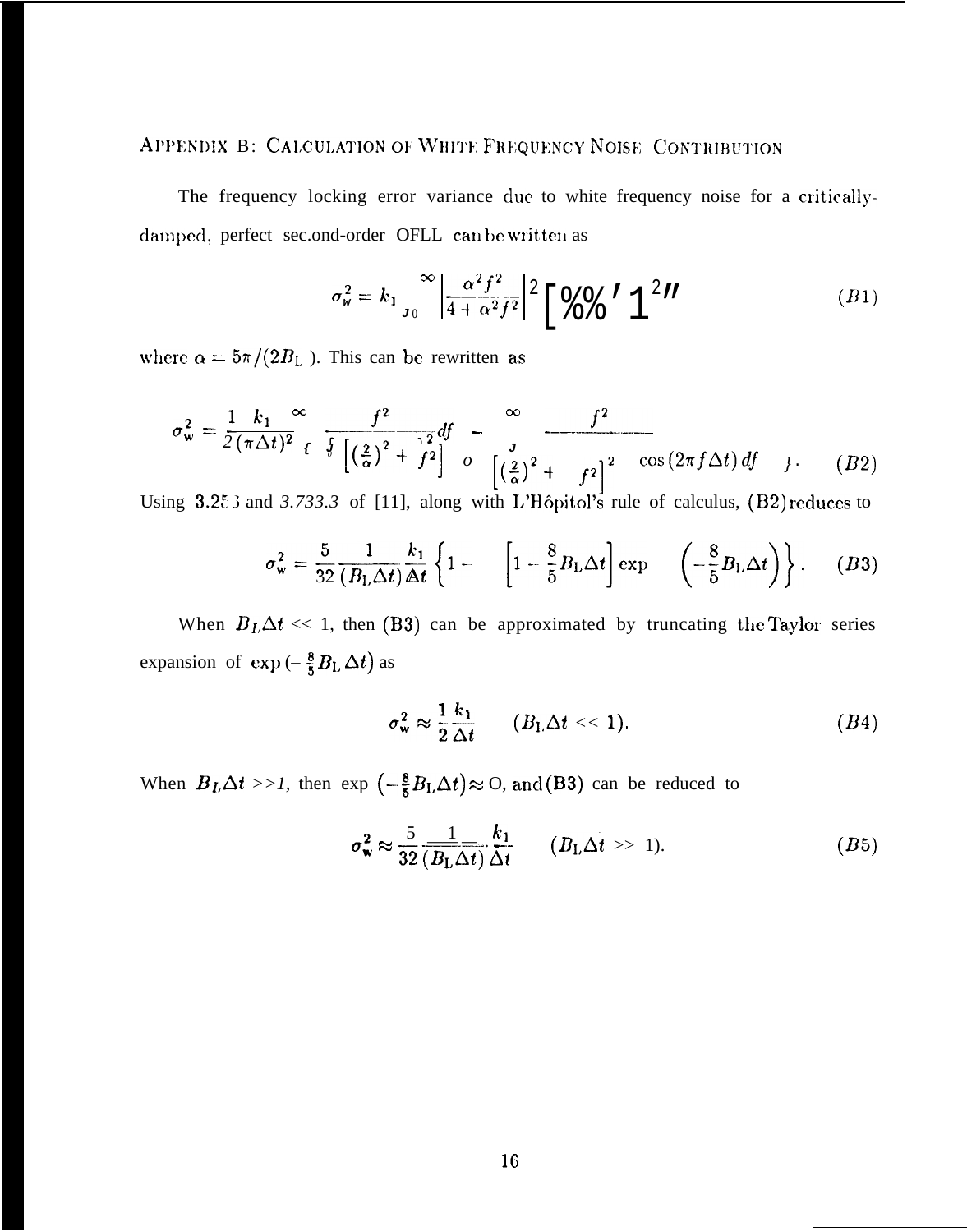## APPENDIX C: CALCULATION OF 1/f FREQUENCY NOISE CONTRIBUTION

The frequency locking error variance due to  $1/-$  frequency noise for a crit ically damped, perfect second-order OFLL can be written as

$$
\sigma_{1/f}^2 = k_2 \int_{\sigma_0}^{\infty} \left| \frac{\alpha^2 f^2}{4 + \alpha^2 f^2} \right|^2 \left[ \frac{\sin(\pi f \Delta t)}{(\pi f \Delta t)} \right]^2 \frac{1}{f} df,
$$
\n(c l)

$$
= \frac{\kappa_2}{(\pi \Delta t)^2} \int_0^\infty \frac{f}{\left[\left(\frac{2}{\alpha}\right)^2 + \frac{f}{\left(\frac{2}{\alpha}\right)^2} \sin^2\left(\pi f \Delta t\right) df}.\tag{C2}
$$

Noting that  $\int_{\left[\frac{2}{\alpha}\right]^2 + f^2}^{f^2} = -\frac{1}{2} \frac{d}{df} \frac{1}{\left[\frac{2}{\alpha}\right]^2 + f^2}$  and using integration by parts, (C2) can be reduced to

$$
\sigma_{1/f}^2 = \frac{k_2}{(2\pi\Delta t)_{J0}} \sum_{\left[\left(\frac{2}{\alpha}\right)^2 + f^2\right]^2}^{1} [\sin(2\pi f \Delta t)] df. \tag{C3}
$$

Using  $3,723.1$  of [11],  $(C3)$  is evaluated as

$$
\sigma_{1/f}^2 = \frac{5}{16} \frac{k_1}{(B_L \Delta t)} \left\{ \mathbf{E}_1 \left( \frac{8}{5} B_L \Delta t \right) \exp \left( \frac{8}{5} B_L \Delta t \right) + \mathbf{E}_1 \left( \frac{8}{5} B_L \Delta t \right) \exp \left( -\frac{8}{5} B_L \Delta t \right) \right\},\tag{C4}
$$

where  $E(z)$  and  $Ei(x)$  arc known as exponential integrals and are given by [12],

$$
E_1(z) = \int_z^{\infty} \frac{e^{-t}}{t} dt \qquad (|\arg z| < \pi), \qquad \text{and} \tag{C5}
$$

$$
Ei(x) = -\frac{1}{2} [E_1(-x + i\infty) + E_1(-x - i\infty)] \qquad (x > 0).
$$
 (C6)

More insight into  $\sigma_{1/f}^2$  may be obt ained by approximating (C4) for the two extreme cases of 13,  $\Delta t \ll 1$  and  $B_{\rm L} \Delta t \gg 1$ .

When the arguments of El  $(z)$  and Ei $(x)$  are very small, they can be approximated by truncating their series expansion [12]:

$$
E_1(z) = -\gamma - \ln z - \sum_{n=1}^{\infty} \frac{(-1)^n z^n}{n n!} \qquad (\left|\arg z\right| < \pi)
$$
\n
$$
\approx -\gamma - \ln z + z - \frac{1}{4} z^2, \qquad \text{and}
$$
\n
$$
Ei(x) = \gamma + \ln x + \sum_{n=1}^{\infty} \frac{x^n}{n n!} \qquad (x > 0)
$$
\n
$$
\approx \gamma + \ln x + x + \frac{1}{4} x^2 \qquad (CS)
$$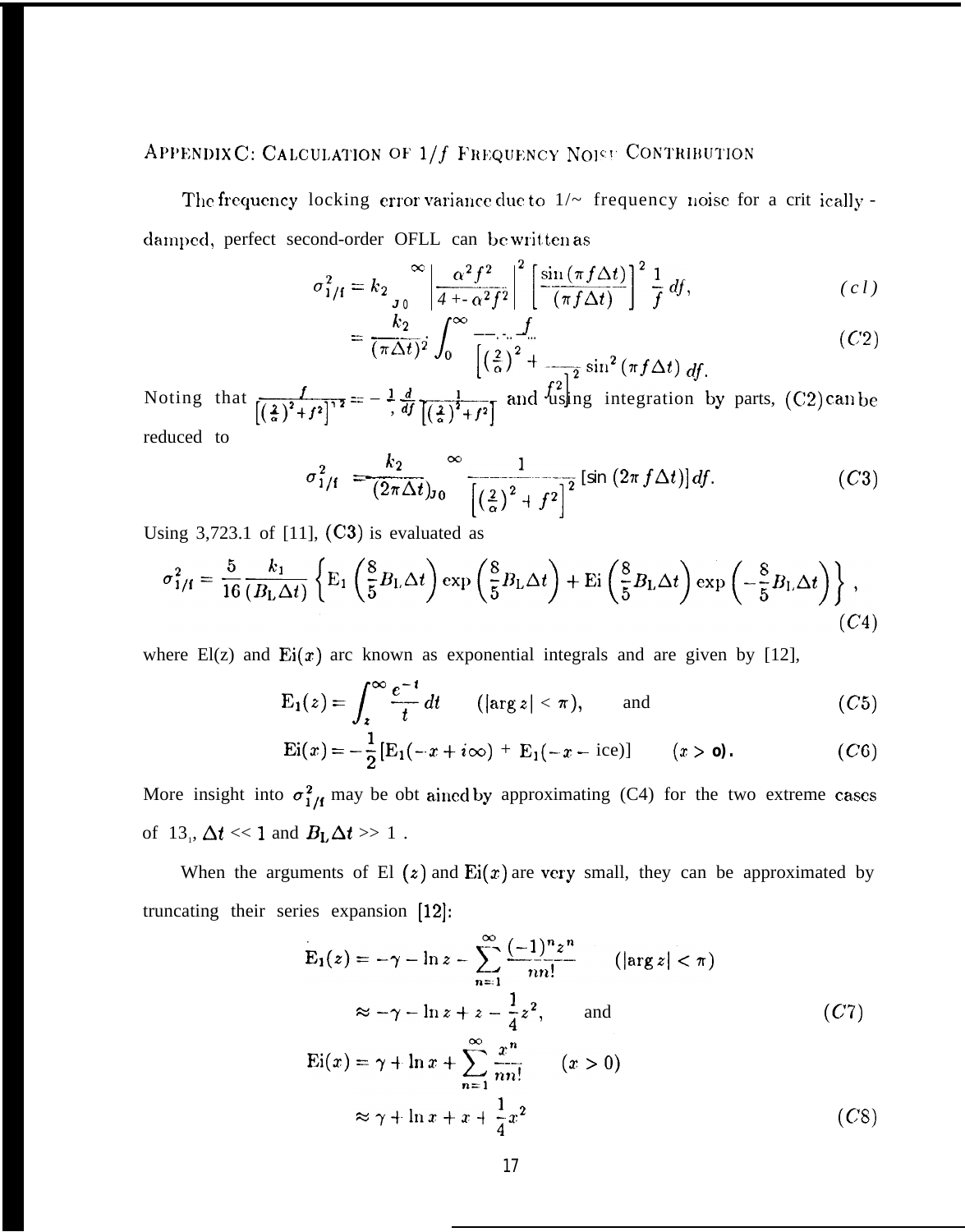Therefore, for  $x \ll 1$ 

$$
[E_1(x) \exp(x) + Ei(x) \exp(-x)] \approx 2x(1 - \gamma - \ln x). \tag{C9}
$$

Using (C9), the expression for the variance due to  $1/-$  frequency noise simplifies to

$$
\sigma_{1/f}^2 \approx k_1 \left[ 1 - \gamma - \ln\left(\frac{8}{5} B_{\text{I}} \Delta t\right) \right] \qquad (B_{\text{I}} \Delta t < \lt 1). \tag{c'lo}
$$

When the arguments of El  $(z)$  and Ei $(x)$  are large, they can be approximated by truncating their asymptotic expansions [12], as

$$
E_1(z) = \frac{e^{-z}}{z} \left\{ 1 - \frac{1}{2} + \frac{2}{z^2} - \frac{6}{z^3} + \dots \right\} \qquad (\left| \arg z \right| < \frac{3}{2}\pi)
$$
\n
$$
\approx \frac{e^{-z}}{z} \left\{ 1 - \frac{1}{zz} + \frac{2}{z^2} \right\}, \qquad \text{and} \qquad (C11)
$$
\n
$$
Ei(x) = \frac{1}{z} \left\{ 1 + \frac{1}{x} + \frac{2}{x^2} + \frac{6}{x^3} + \dots \right\} \qquad (x > 0)
$$
\n
$$
\approx \frac{e^z}{x} \left\{ 1 + \frac{1}{x} + \frac{2}{x^2} \right\}. \qquad (C12)
$$

Therefore, for  $x \gg 1$ 

$$
[\mathcal{E}_1(x)\exp(x)+\mathcal{E}_1(x)\exp(-x)]\approx\frac{2}{x}\left(1+\frac{2}{x^2}\right). \hspace{1.5cm} (C13)
$$

Using (C13), the expression for the variance due to  $1/f$  frequency noise now simplifies to

$$
\sigma_{1/f}^2 \approx \frac{25}{64} \frac{k_1}{(B_L \Delta t)^2} \qquad (B_L \Delta t > 1). \tag{C14}
$$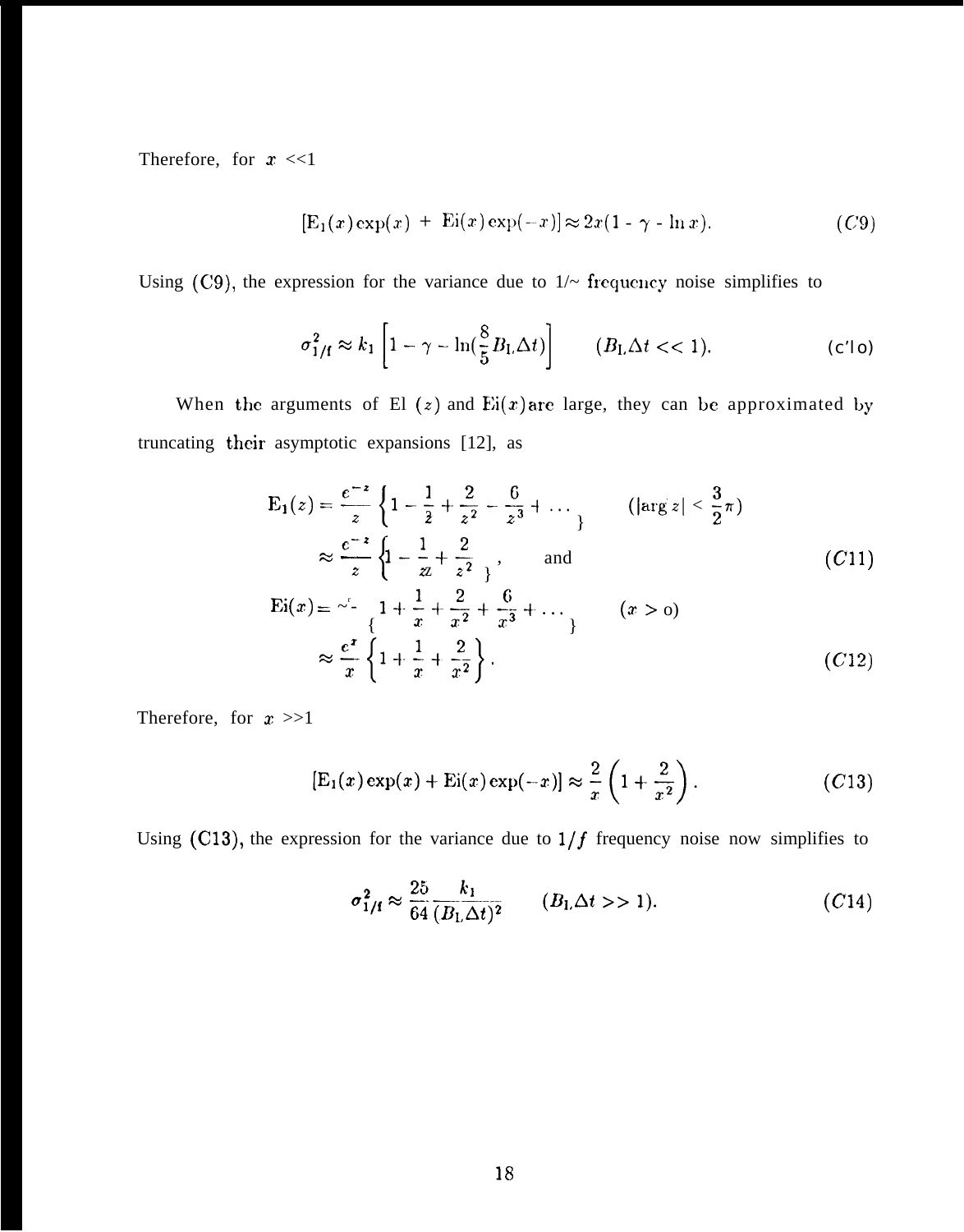## APPENDIX D: CALCULATION OF  $1/f^2$  FREQUENCY NOISE CONTRIBUTION

The frequency locking error variance due to  $1/f<sup>2</sup>$  frequency noise for a criticallydamped perfect second- order OFLL can be writ ten as

$$
\sigma_{1/f^2}^2 = k_3 \int_0^\infty \left| \frac{\alpha^2 f^2}{4 + \alpha^2 f^2} \right|^2 \left[ \frac{\sin(\pi f \Delta t)}{(\pi f \Delta t)} \right]^2 \frac{1}{f^2} df. \tag{D1}
$$

This can be rewritten as

$$
\sigma_{1/f^2}^2 = \frac{1}{2} \frac{k_3}{(\pi \Delta t)^2} \left\{ \int_0^\infty \frac{1}{\left[ \left( \frac{2}{\alpha} \right)^2 + f^2 \right]^2} df - \int_0^\infty \frac{1}{\left[ \left( \frac{2}{\alpha} \right)^2 + f^2 \right]^2} \cos \left( 2 \pi f \Delta t \right) df \right\}.
$$
 (D2)

Using 3.251.4, and 3.729.1 of  $[11]$ ,  $(D2)$  reduces to

$$
\sigma_{1/f^2}^2 = \frac{125}{512} \frac{\pi^2}{(B_L \Delta t)^2} \frac{k_3}{B_L} \left\{ 1 - \left[ 1 + \frac{8}{5} B_L \Delta t \right] \exp \left( -\frac{8}{5} B_L \Delta t \right) \right\}.
$$
 (D3)

When  $B_L \Delta t \ll 1$ , then (D3) can be approximated by truncating the Taylor series expansion of exp ( $-\frac{8}{5}B_L\Delta t$ ) as

$$
\sigma_{1/f^2}^2 \approx \frac{5\pi^2 k_{s-}}{16 B_{\text{L}}} \qquad (B_{\text{L}}\Delta t \ll 1). \tag{D4}
$$

When  $B_L \Delta t >>1$ , then exp  $\left(-\frac{8}{5}B_L \Delta t\right) \approx O$ , and (D3) can be reduced to

$$
\sigma_{1/I^2}^2 \approx \frac{125}{512} \frac{\pi^2}{(B_L \Delta t)^2} \frac{\text{k3}}{\text{B}_L} \qquad (B_L \Delta t \gg 1). \tag{D5}
$$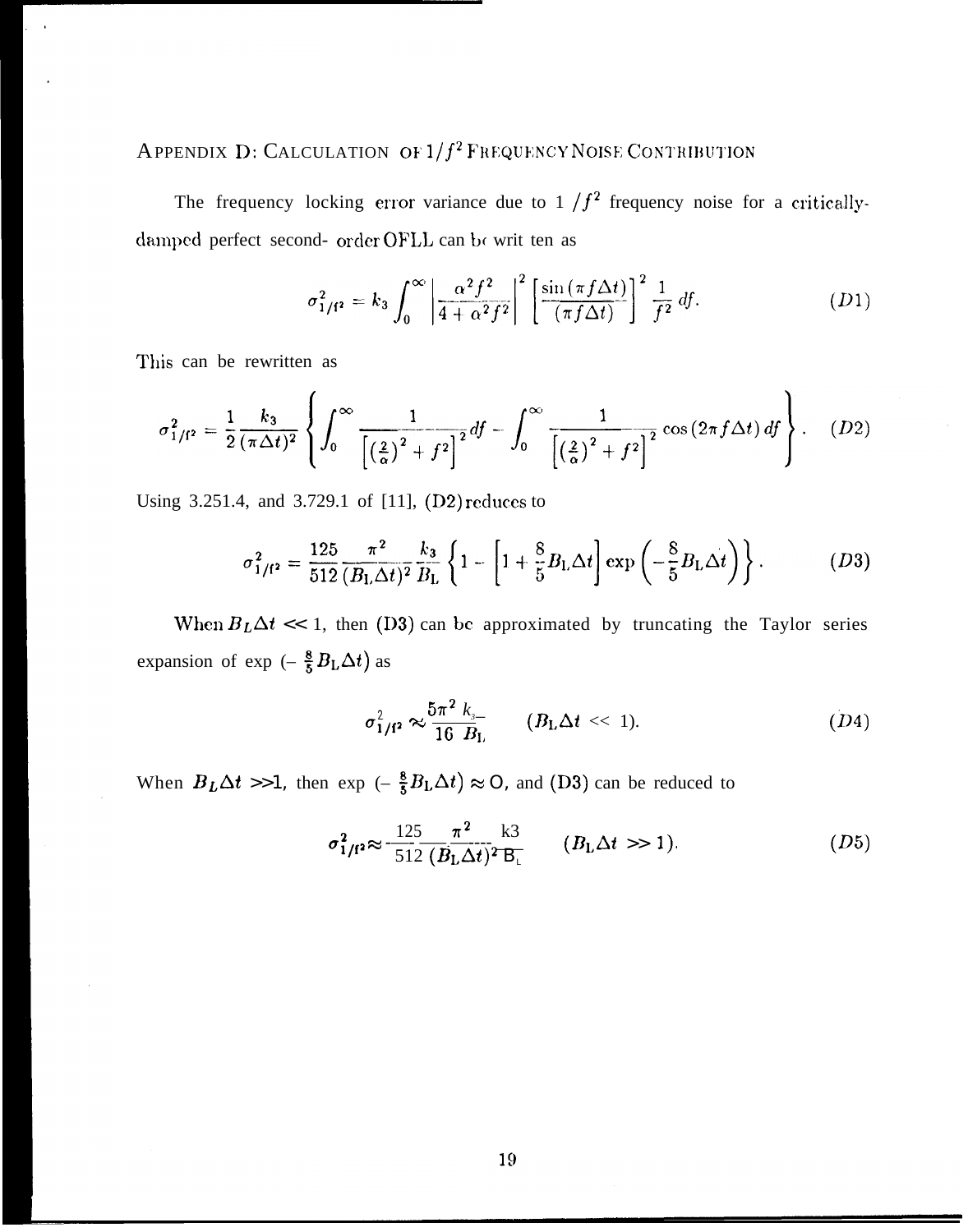#### **REFERENCES**

- [1] C.-C. Chen, and M. Z. Win, "Laser Frequency Stability requirements for Coherent Space Communications," Proc. of 45th Annual Symposium on Frequency Control, pp. 500-507, Los Angeles, CA, May, 199].
- [2] M. Z. Win, C.-C. Chen and R. A. Scholtz, "Optical Phase-Locked Loop (OPLL) for An Amplitude Modulated Communications Link Using Solid State Lasers," Submitted for publication in IEEE Trans. Selected Area Commun., First Quarter, 1995.
- [3] N. Nerheim, "Conceptual Design of a Dual-Wave Heterodyne Interferometer: Part 1, Design of a Single-Wave Heterodyne Interferometer," JPL Engineering Memorandum, 343-1194, August, 1990.
- [4] N. Nerheim, "Conceptual Design of a Dual-Wave Heterodyne Interferometer: Part II. Design of a Double Heterodyne Interferometer," JPL Engineering Memorandum, 343-1201, September, 1990,
- [5] S. Duvovitsky, "Proof-of- Concept Demonstration of Frequency Locking of Tunable Laser to a Fabry-Perot Etalon," JPL Engineering Memorandum, 343-EM-1270, July 9, 1992.
- [6] A. J. Viterbi, *Principles of Coherent Communications*, *New* York :McGraw-Hill, Inc., 1962.
- [7] W. C. Lindsey, Synchronization Systems in Communication and Control, Englewood Cliffs, NJ: Prentice-Hall, Inc., 1972.
- [8] C.-C. Chen and M. Z. Win, "Frequency Noise Measurement of Diode-Pumped Nd:YAG Ring Lasers," IEEE Photonics Technology Lett., vol. 2, no. 11, pp. 772-774, Nov., 1990.
- [9] M. Z. Win, C.-C. Chen and R. A. Scholtz, "Optical Phase-Locked Loop (OPLL) for Free-Space Laser Communications with Heterodyne Detection," Proc. SPIE, Frcc-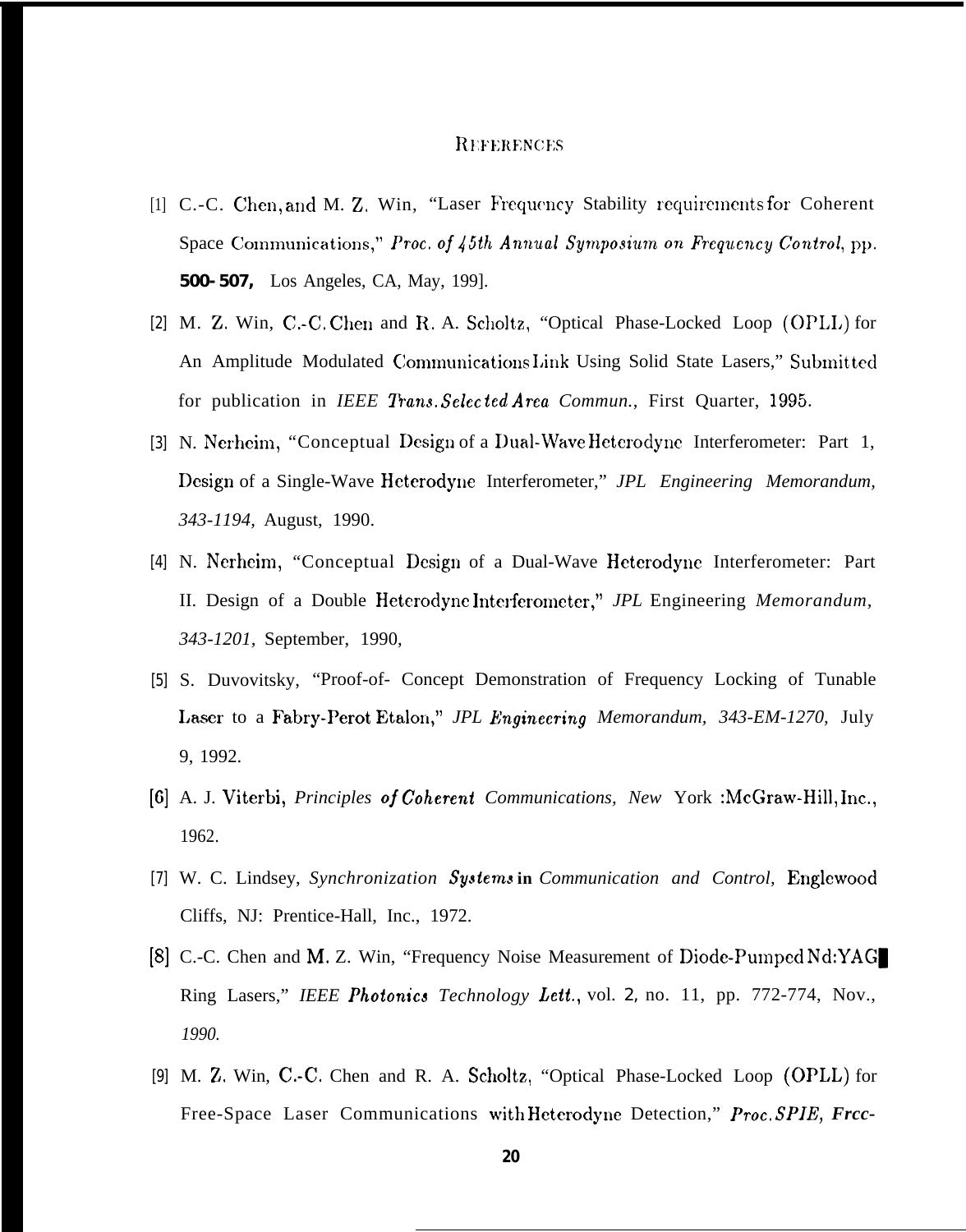Space Laser Communication Technologies III, vol. 1417, Jan., 1991.

- [10] M. Z. Win, C.-C. Chen and R. A. Scholtz, "Analysis of Noise in Optical Phase-Locked Loop (OPLL)," NASA Tech. Briefs, Sept. 1993.
- [11] I.S. Gradshteyn, and I. M. Ryzhik, Tables of Integrals, Series, and Products, Corrected and Enlarged Edition, Orlando, Fl., Academic Press, Inc., 1980, p. 67, section 2.161.
- [12] M. Abramowitz, and I.E. Stegun, Handbook of Mathematical Functions, Goverment Printing Office, 1970, pp. 228, section 5.1.
- [13] A. Papoulis, Probability, Random Variables, and Stochastic Processes, New York: McGraw-Hill, Inc., 1965.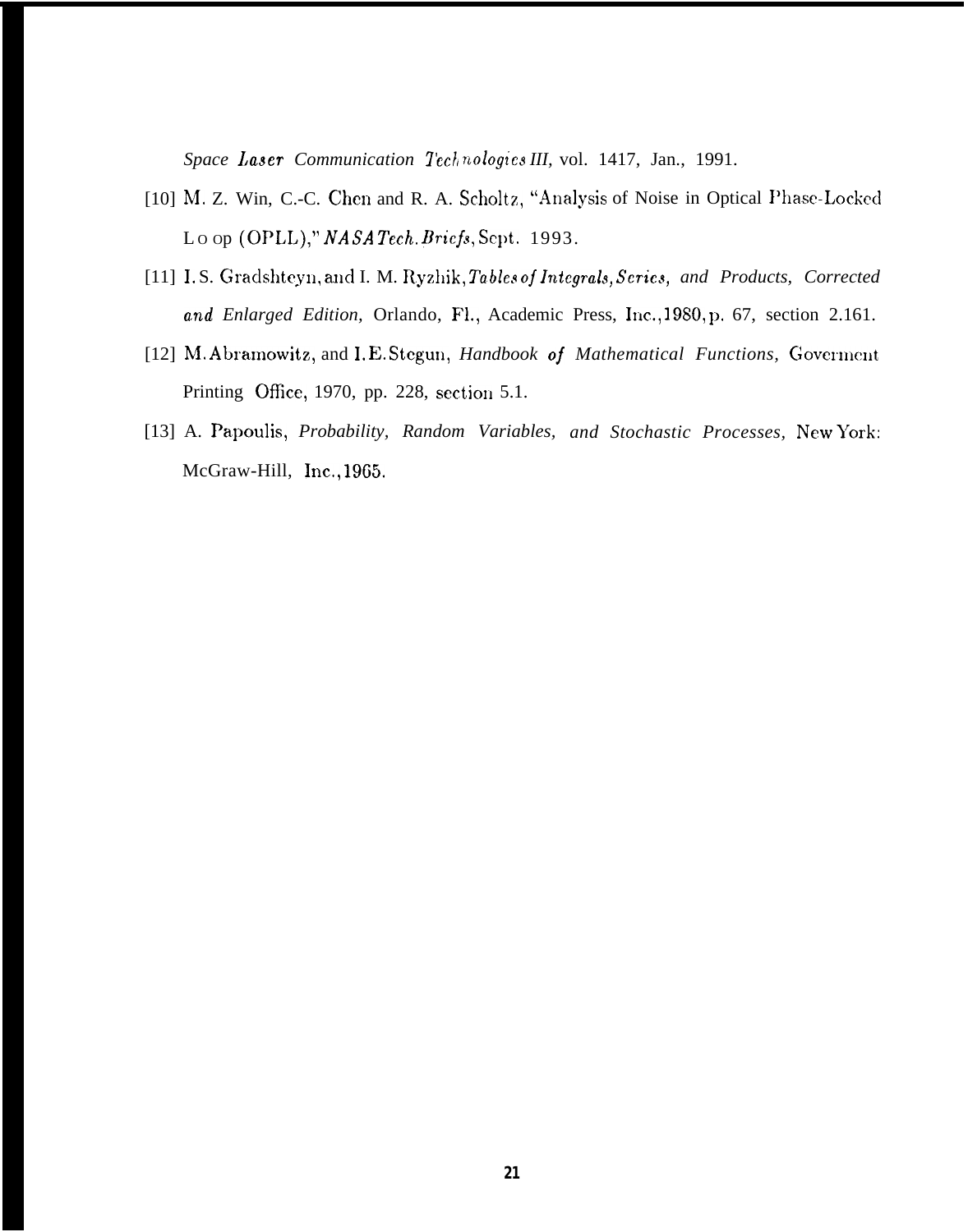

Figure 1. The conceptual diagram of frequency stabilization subsystem using Fabry-Perot Etalon and dithering oscillator.<br>Only the optical path of the laser #1 is shown.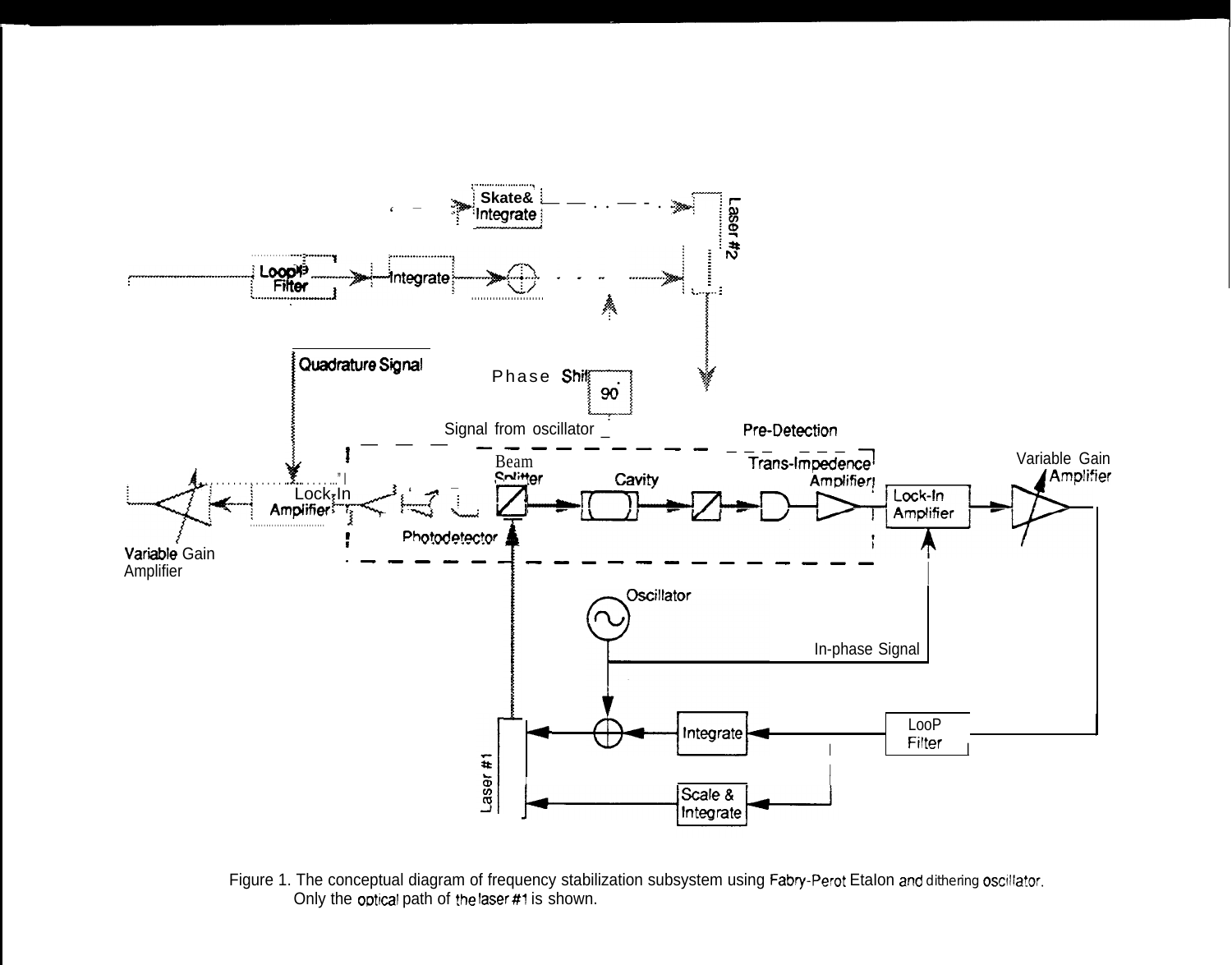

 $\mathbf{r}$ 

Figure 2. Basic elements of a frequency stabilization subsystem.



Figure 3. Frequency response of the custom high finesse Fabry-Perot Etalon. The cavity length is 5 cm, which results in a free spectral range of 3 GHz. Fullwidth at half maximum is experimentally measured to be 300 KHz,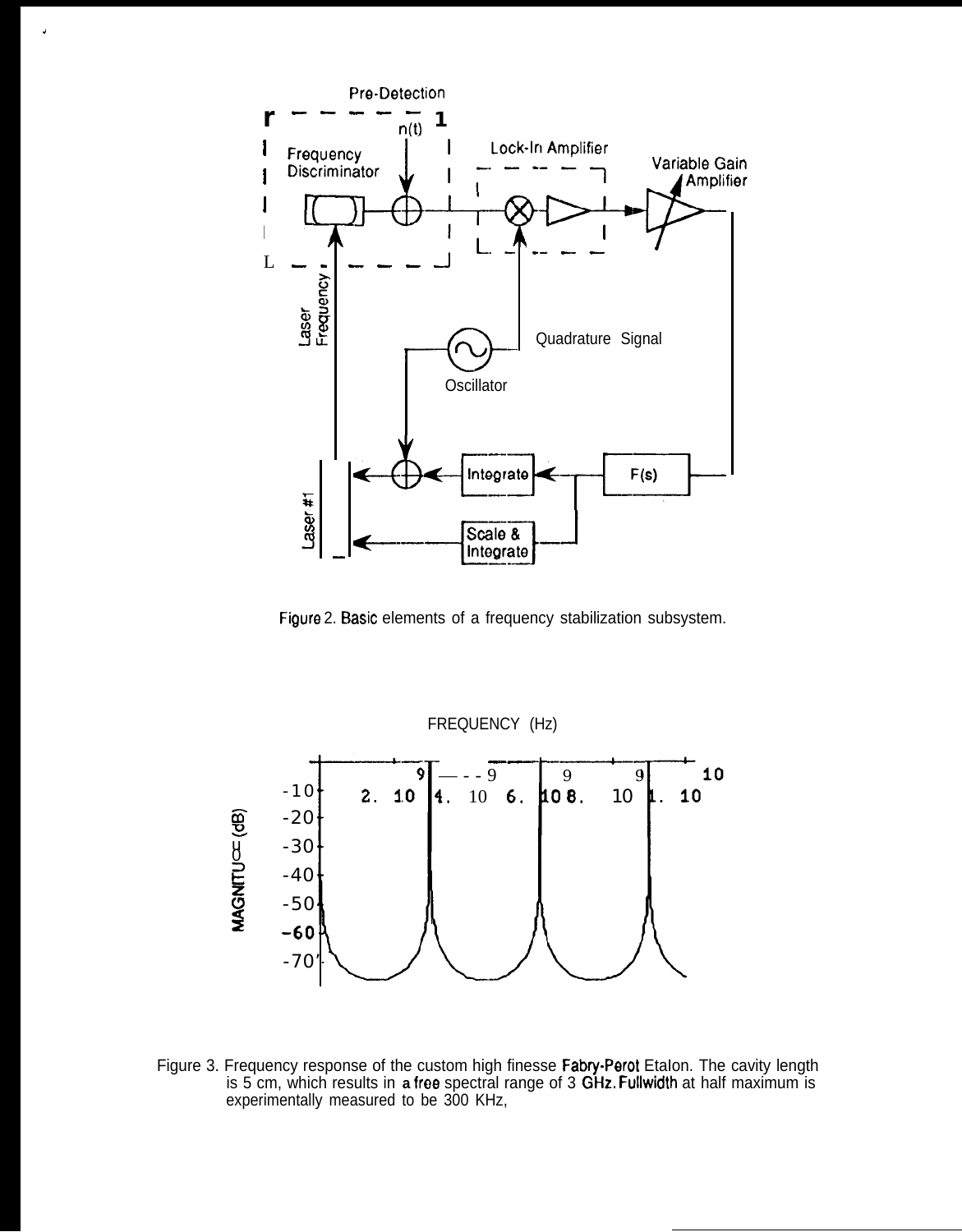

Figure 4. Normalized photodetector output as the laser is modulated by quadrature dithering oscillator: no frequency locking error and zero noise.



Figure 5. Normalized photodetector output as the laser is modulated by quadrature dithering oscillator: small frequency locking error and zero noise.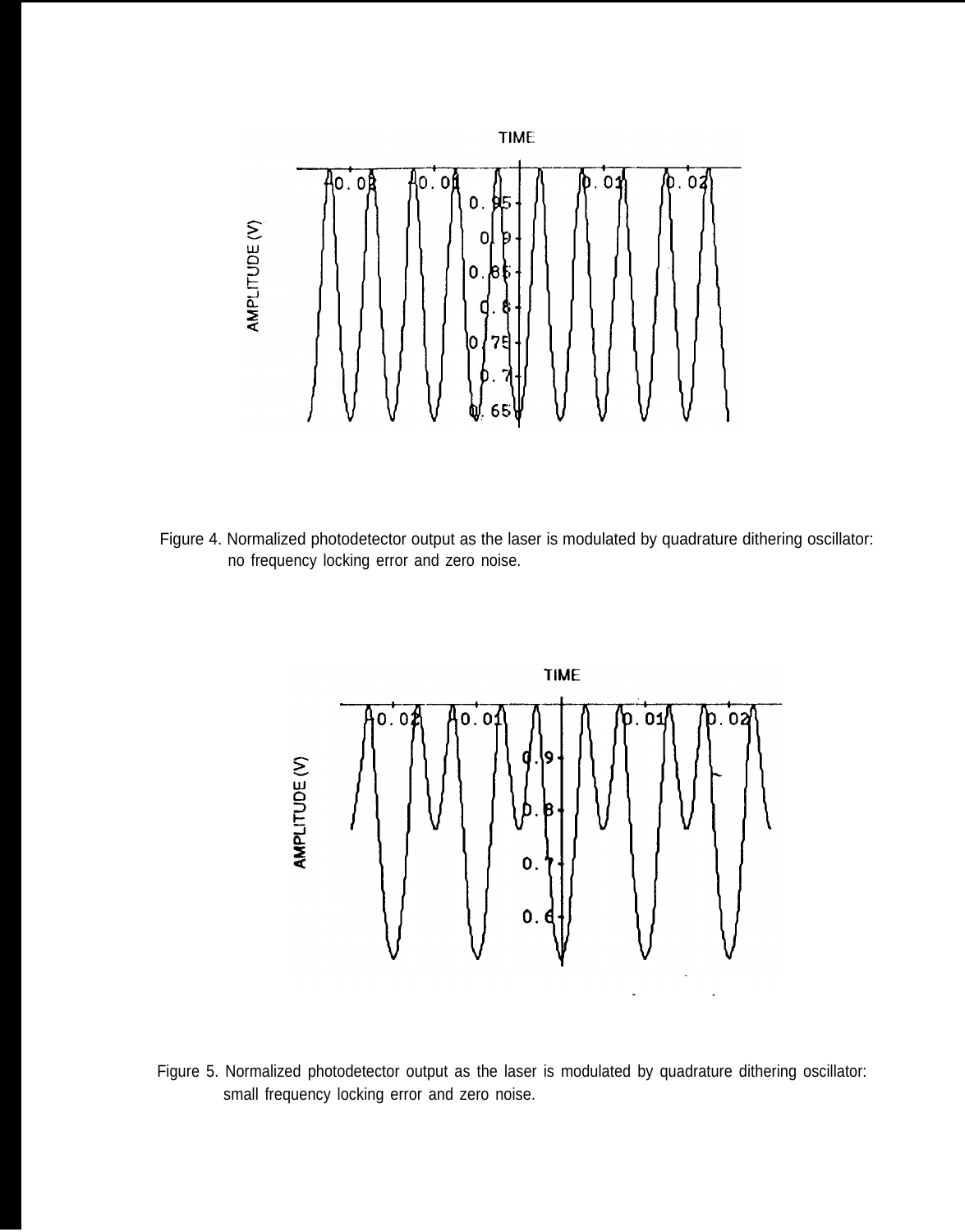

Figure 6. Fundamental Fourier coefficient as a function of modulation depth for some frequency locking error. Also shown is a first-order Taylor series expansion, valid for small modulation depth.



Figure 7. Fundamental Fourier coefficient as a function of modulation depth for several values of frequency locking error.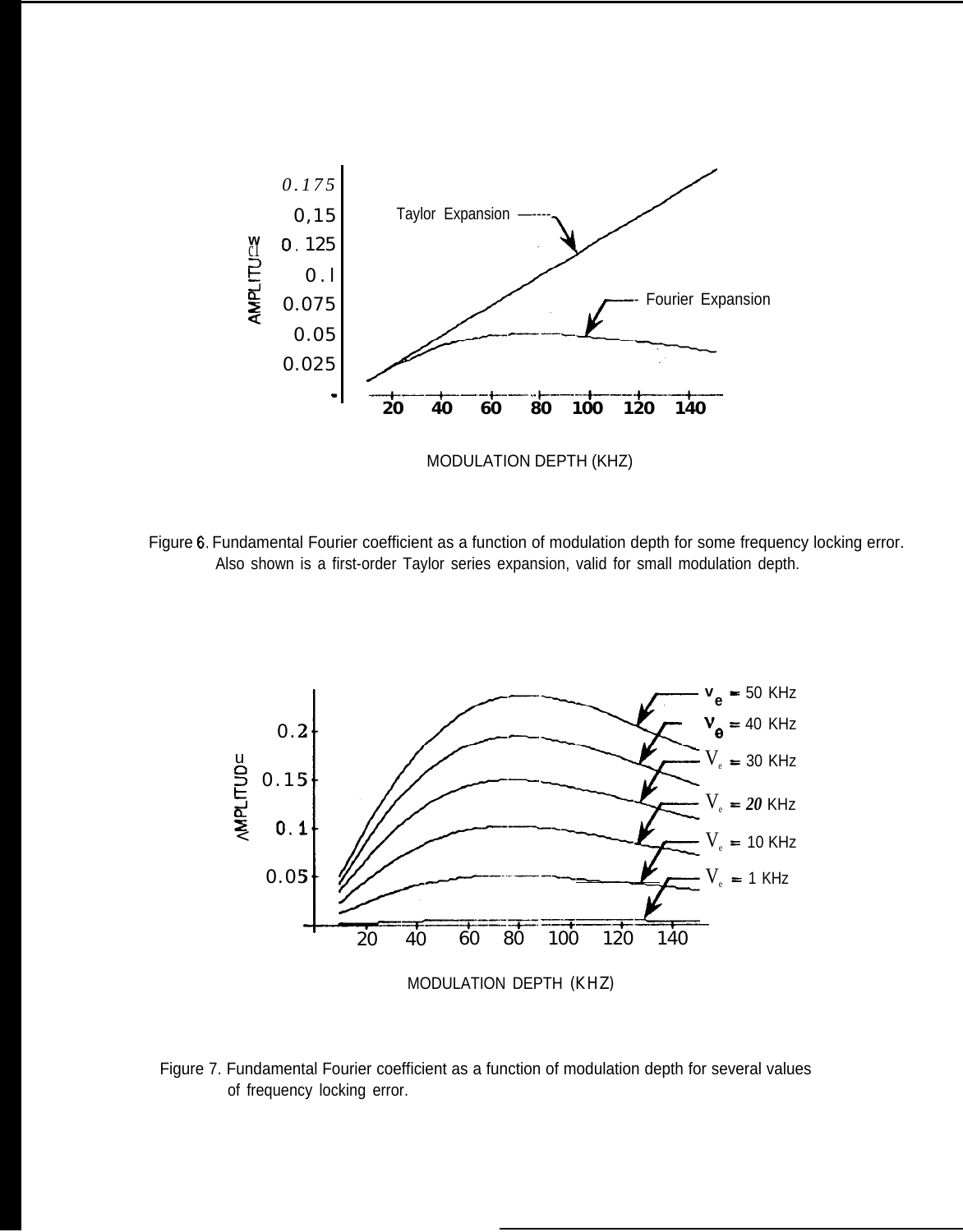

Figure 8. Frequency locking error signal as a function of frequency locking error at optimal modulation depth of 80 KHz. Also shown are the curves for modulation depths of 70 **KHz** and 90 KHz.



Figure 9. A simplified block diagram of the optical frequency locking loop (OFLL).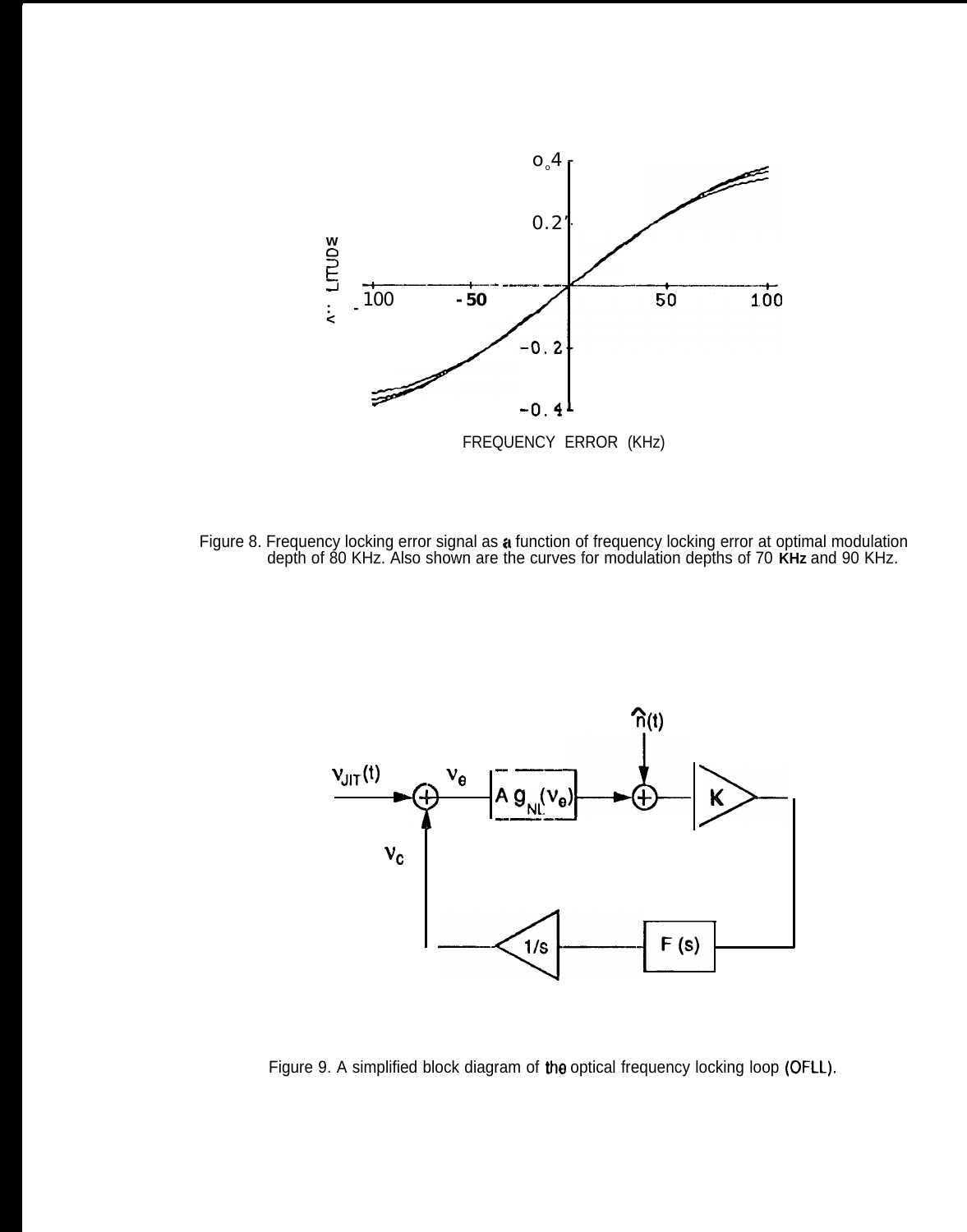

Figure 10. Linear approximation and exact value of at optimal modulation depth of 80 KHz.  $Q_{\scriptscriptstyle\rm{NII}}(V_{\scriptscriptstyle\rm{G}})$  as a function of frequency locking error



Figure 11. Contributions of white, I/f, and 1  $\textit{M}^2$  frequency noise components to the frequency locking error as a function of loop bandwidth. Also shown is the sum of these contributions.